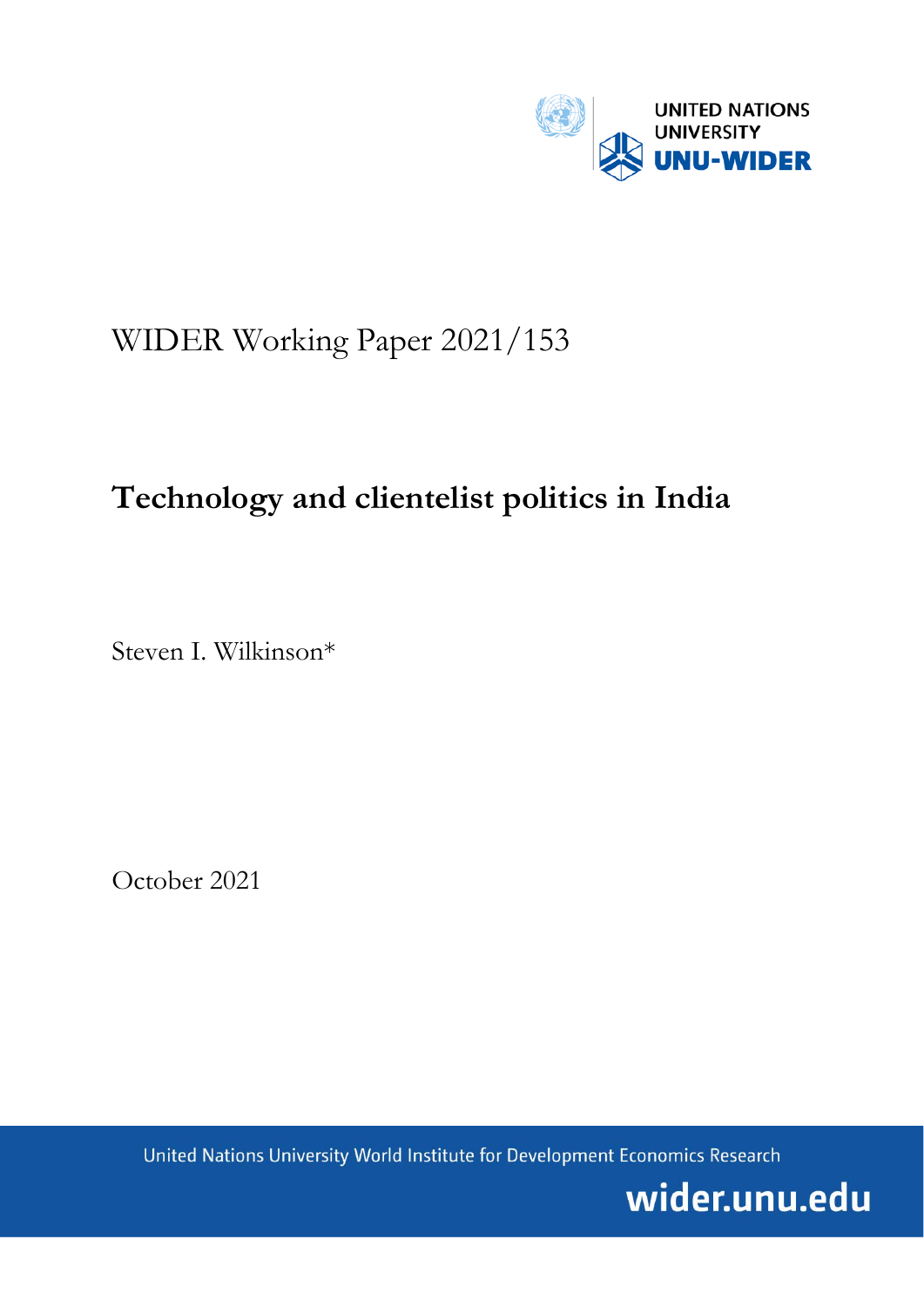**Abstract:** This paper argues that new computer, smartphone, and universal ID technologies are reducing the incentives for political clientelism in the delivery of social programmes in India, especially by allowing party leaders to bypass local brokers to credit-claim for better service delivery and allowing politicians to deliver programmatic service delivery much more efficiently than in the past, with fewer diversions. Politicians are responding to these changed incentives, not surprisingly, by investing more money in large social programmes, supporting technological efforts to improve their efficiency, and increasing campaign expenditures to advertise these improvements and link them to party leaders at the expense of local brokers who used to monopolize these local party– voter linkages.

**Key words:** clientelism, India, technologies, social programmes, service delivery

## **JEL classification:** D72, O32, O33, O38

**Acknowledgements:** I am grateful for the excellent comments and suggestions on this paper I received from Shikhar Singh, as well as the participants at the WIDER workshop.

**Note:** On 18 October 2021, this working paper was slightly modified with a comment on and reference to Bussell (2012).

\*Yale University, New Haven, CT, USA. Corresponding author[: steven.wilkinson@yale.edu](mailto:steven.wilkinson@yale.edu)

This study has been prepared within the UNU-WIDER project [Clientelist politics and economic development –](https://www.wider.unu.edu/node/237043) theories, [perspectives and new directions.](https://www.wider.unu.edu/node/237043)

Copyright © UNU-WIDER 2021

UNU-WIDER employs a fair use policy for reasonable reproduction of UNU-WIDER copyrighted content—such as the reproduction of a table or a figure, and/or text not exceeding 400 words—with due acknowledgement of the original source, without requiring explicit permission from the copyright holder.

Information and requests: publications@wider.unu.edu

ISSN 1798-7237 ISBN 978-92-9267-093-1

#### <https://doi.org/10.35188/UNU-WIDER/2021/093-1>

Typescript prepared by Mary Lukkonen.

United Nations University World Institute for Development Economics Research provides economic analysis and policy advice with the aim of promoting sustainable and equitable development. The Institute began operations in 1985 in Helsinki, Finland, as the first research and training centre of the United Nations University. Today it is a unique blend of think tank, research institute, and UN agency—providing a range of services from policy advice to governments as well as freely available original research.

The Institute is funded through income from an endowment fund with additional contributions to its work programme from Finland, Sweden, and the United Kingdom as well as earmarked contributions for specific projects from a variety of donors.

Katajanokanlaituri 6 B, 00160 Helsinki, Finland

The views expressed in this paper are those of the author(s), and do not necessarily reflect the views of the Institute or the United Nations University, nor the programme/project donors.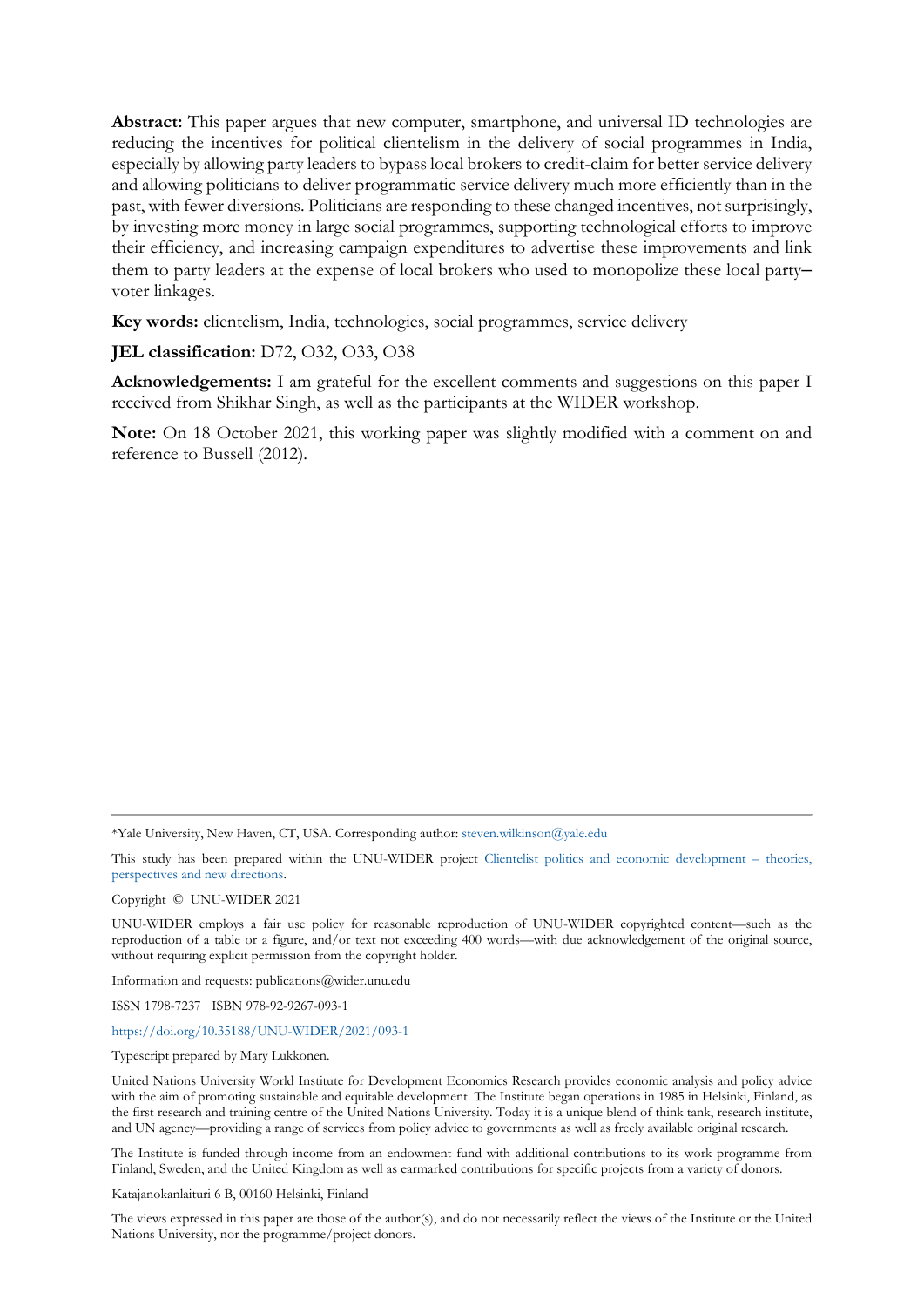#### **1 Introduction**

In their analysis of the decline of clientelism in the USA and UK in the  $19<sup>th</sup>$  and early  $20<sup>th</sup>$  centuries, Stokes et al. (2013: 179, 186, 199) showed how the growth of telegraph, rail, and print technologies in that era increased awareness of the prevalence and costs of corruption and also allowed politicians to manage the media and promote their programmatic party platforms to increasingly literate and wealthy voters.<sup>[1](#page-2-0)</sup> In this paper I argue that the explosion of computer, biometric, telephone, and social media technologies in India (and elsewhere) over the past 30 years is having even more dramatic effects on the incentives for clientelism in our own era. I focus on the ways in which these new technologies can lower the costs of delivering programmatic goods more effectively and increase local demand for such programmatic delivery. These incentives are most effective, however, when they interact with technologically driven changes in party political organization, monitoring, and means of contacting and persuading voters. Those developments increase the ability of upper-level party leaders to communicate with voters directly and claim credit for improved service delivery at the expense of local brokers and officials, whose own selfseeking behaviours they can now monitor and control more effectively. Because powerful upperlevel party leaders now stand to gain more from better programmatic delivery, they have an incentive to supply it. We see them doing just that, with increasing expenditures in India on centrally and state-sponsored welfare schemes—spending on national welfare schemes rose 14 per cent per annum after 2015—and increasing investments in improving the efficiency of those schemes.

I begin the paper with a brief description of the scale of the technological transformation in India over the past three decades, during which India has gone from being one of the least wired countries in the world to a society where phones and smartphones are now ubiquitous and vital for many transactions. Then I lay out the four factors that, together, explain the ways in which phone/smartphone, biometric ID, and big data technologies are shifting the overall mix between clientelist and programmatic politics. First, decisions about when, where, and with which message to contact individual voters and important groups are increasingly being driven by upper-level and data-driven party leaders and analysts, from the private sector and in new cells set up within each party, at the expense of local intermediaries. Second, technology, as well as increasing broader voter concern with development and government service delivery as existing theories predict, has increased the ability of governing parties to identify recipients of programmes they sponsor and integrate this with political campaign data, making more efficient delivery of programmatic goods to these voters more attractive. Third, technology is altering the balance between state and national party leaders and local politicians and brokers in terms of credit claiming by making it easier for upper-level leaders at both central and state levels to monitor local messages (resolving principal– agent issues) and making sure that more of the credit for service delivery goes to them rather than local party workers or political brokers. Fourth, given the previous three factors, we observe that parties are shifting strategies, spending more on non-contingent development programmes and on increasing efficiencies within them and raising money for persuading voters through mass and social media and less on local contingent clientelistic exchange and door-to-door in-person contact. None of this should be exaggerated; there is still a lot of inter-state variation, and these trends are not universal. Nonetheless, this shift in emphasis away from local clientelistic delivery is real and looks to continue.

<span id="page-2-0"></span><sup>1</sup> The authors provide the example of Gladstone's Midlothian Campaign of 1879.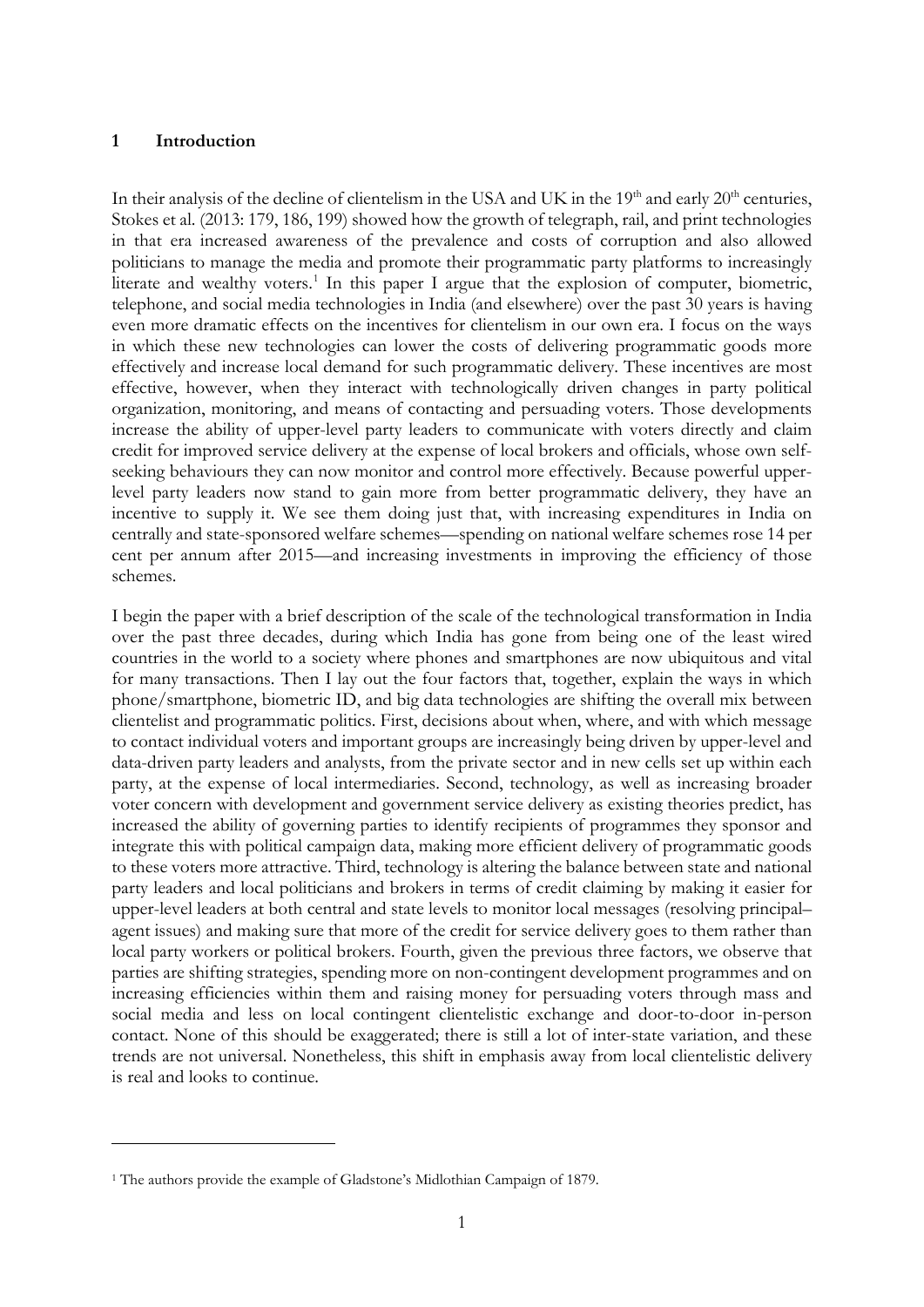### **2 Background: the speed and scale of the computer and telephone revolution in India**

In 1990 there were only around five million telephones in India (165 people per phone), and new applicants for a landline connection had to endure long waiting lists from the state monopoly provider, as well as poor service after the phone was installed (Doron and Jeffrey 2013: 28.). There were no mobile telephone networks, there were only a couple of state-run television networks, and the presence of computers was still very limited in homes and in government offices. The records of individuals' many interactions with the vast clientelist state were logged in paper files in multiple government offices and warehouses throughout India's state and local government bureaucracies and in the personal records of tens of thousands of brokers and party officials.

Thirty years later, the situation in India, as elsewhere, has been transformed. Cable television is ubiquitous and has all the variety, sensationalism, and extreme partisanship that we see in the USA and elsewhere. Mobile telephone networks rapidly expanded after regulatory changes led to phone and data prices dropping in 2003–04, with the number of mobiles rising from 13 million to 33 million by 2004–05 (Doron and Jeffrey 2013: 151). There are now more than 1.3 billion mobile phones (2019), one for each person, and roughly one-third of these are smartphones, a proportion that is estimated to climb to more than 60 per cent by 2022. [2](#page-3-0) Mobile phone service in India, itself driven by politicians such as Telecoms Minister Sukhram who realized they could benefit from its expansion, is now in absolute terms the cheapest in the world, making the delivery of high bandwidth content such as videos and images a viable political strategy. Roughly 25–30 per cent of Indian voters in 2019 used phone apps like WhatsApp, Facebook, and YouTube daily and are absorbing and sharing political information through these, whether consciously or not.<sup>[3](#page-3-1)</sup> By comparison, in 2009, less than 5 per cent of the electorate reported using the internet in any form—fixed computer or mobile—to get any political information.[4](#page-3-2)

Technology has also meant that Indians are 'legible' to the state, private industry, and political parties as never before.<sup>[5](#page-3-3)</sup> Mass marketers and companies in India, as elsewhere in the world, are collecting and analysing masses of information of citizens' activities and preferences and using these to target messages of all kinds. One challenge to this used to be the lack of a common identifier, such as a national ID or social security number. But in the early 2010s, the central government rolled out India's first national ID programme, *Aadhaar*, despite a great deal of political opposition by privacy advocates, in the hope that having a universal biometric identifier would eventually bring about large efficiencies in development and the use of government services. Companies, government offices, and political parties now use Aadhaar, in combination with people's mobile numbers and more traditional (but less accurate) identifiers such as name and address, to efficiently build databases that track many aspects of people's lives.<sup>[6](#page-3-4)</sup> Government officers and politicians can now determine, with unprecedented speed, who has been the recipient of various government schemes and triangulate those data with data on other characteristics of interest.

<span id="page-3-0"></span><sup>2</sup> 'India to Have 820 Million Smartphone Users by 2022'. *Economic Times*, 9 July 2020.

<span id="page-3-1"></span><sup>3</sup> Lokniti (2019). National Election Study 2019. Q.6. <https://www.lokniti.org/national-election-studies>

<span id="page-3-2"></span><sup>4</sup> Lokniti (2019). National Election Study 2009. Q. 26, p. 45. <https://www.lokniti.org/national-election-studies>

<span id="page-3-3"></span><sup>&</sup>lt;sup>5</sup> The term comes from Scott (1998).

<span id="page-3-4"></span><sup>6</sup> The political consultancy SCL's Indian head, Amrish Tyagi, told an interviewer in 2017 that 'Most of the information we gather is in public domain. Based on where you shop, the music you buy from the Apple store, trips to the hair salon. It's easy nowadays to identify individual tastes and habits. And then accordingly, create messages'. *[The Wire](https://thewire.in/politics/facebook-to-votes-scandal-turns-spotlight-on-cambridge-analyticas-india-inroads)*, 20 March 2018.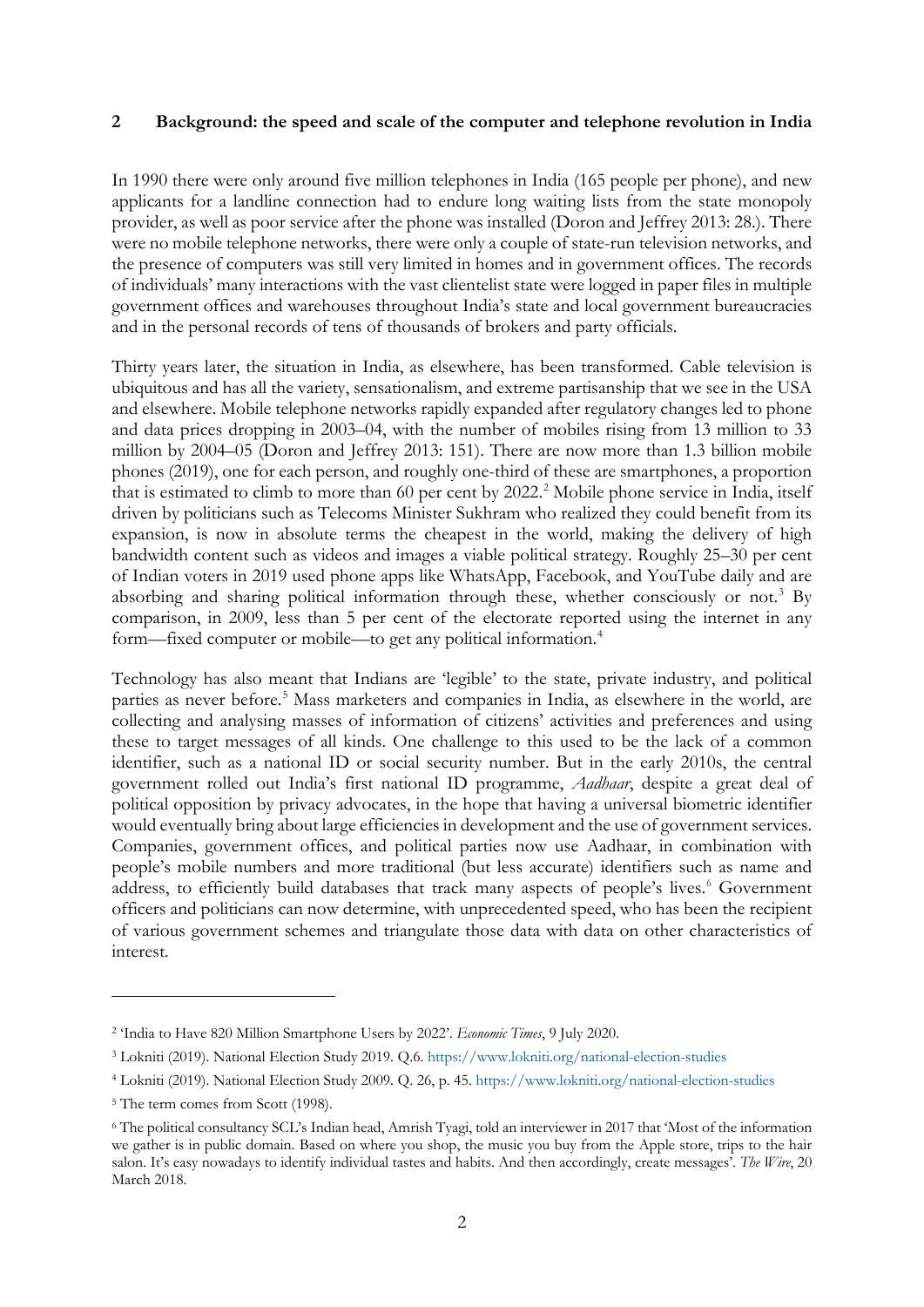#### **2.1 New technologies of political campaigning and communication**

The ability to aggregate and analyse unprecedented amounts of individual and household data has, over the past 15 years, led to the emergence in India of a huge US-style campaign, polling, and data analytics industry. Homegrown Indian companies like Indian Political Action Committee (IPAC), Axis My India, and Rnema are all now well established.[7](#page-4-0) For a price, they offer a wide range of campaign packages, including targeted voter analytics, ad design, online and social media strategies, and guidance on the best in-person campaign strategies.<sup>[8](#page-4-1)</sup> Media companies, for their part, also offer different 'packages' with different levels of media coverage to candidates, without which candidates for the state Legislative Assemblies and national Parliament (*Lok Sabha*) will receive only cursory coverage. The outside world also tried to take advantage of this gold rush, and an Indian branch of Cambridge Analytica's Strategic Communications Limited was founded in 2011, before closing when its parent became embroiled in US election scandals in 2018.

Even more importantly, from the perspective of understanding party leaders' incentives, India's major parties all now have their own IT and data analytics units that collaborate with private consultants as needed. The Bharatiya Janata Party (BJP) was the first to develop this expertise, beginning in December 2011, when the talented strategist Prashant Kishor managed Narendra Modi's media-driven 2012 Gujarat state re-election campaign, which successfully field-tested many of the techniques that Modi would later use in the 2014 general election. After 2012, Kishor and his team, including US-trained computer scientist and MBA Arvind Gupta, the newly recruited head of the BJP's IT Cell, collated and analysed huge amounts of private and public data on voters to develop targeted strategies and new ways of putting upper-level politicians in direct contact with voters. In 2014, Prashant Kishor's Citizens for Accountable Governance (CAG) consultancy worked with Modi to organize new means of connecting with voters, such as 'Chai pe Charcha' (Chat over tea), in which Modi took questions in real time on governance, women's empowerment, and agriculture from an audience of millions on cable, mobile, and in person. Kishor also organized a huge event on the anniversary of the BJP's 1980 founding to allow Modi to communicate directly over video (with accompanying coordinated text messages) with 600,000 booth-level BJP workers 50 days before the election, in which he assured them he too was a party worker at heart and urged them not to be complacent in the final stretch even though polls showed the party ahead.<sup>[9](#page-4-2)</sup> To reach areas where mobile and computer technology or even electricity was missing, the BJP tried other methods: in Uttar Pradesh (UP) state, for example, 400 GPS-enabled video trucks travelled out to the villages to broadcast Modi's core message. The effect of this media bombardment was that India's 2019 election focused much more on national leaders and personalities than ever before. The 2019 National Election Survey (NES) found that 24.7 per cent of the electorate said that they would have voted for another party in their Lok Sabha seat had Modi not been the Prime Ministerial candidate.<sup>[10](#page-4-3)</sup> By contrast, less than three per cent of those polled in the 1971 NES

<span id="page-4-0"></span><sup>7</sup> For a sampling of the services on offer, see<http://www.rnemasurvey.com/election-campaign-management/> and [https://www.indianpac.com/.](https://www.indianpac.com/) 

<span id="page-4-1"></span><sup>8</sup> 'Behind Congress' Punjab Election Win: Prashant Kishor's Behind-the-Scenes Magic at Display'. *Business Standard*, 11 March 2017.

<span id="page-4-2"></span><sup>&</sup>lt;sup>9</sup> Those who feel that the others are sleeping cannot win their polling booth. We have to think that we can win every booth, not that we have won every booth'. Modi's April 2014 speech (in Hindi) is available here: [https://www.youtube.com/watch?v=Fys3t3ljds4.](https://www.youtube.com/watch?v=Fys3t3ljds4)

<span id="page-4-3"></span><sup>10</sup> NES 2019, Q.23, p. 33.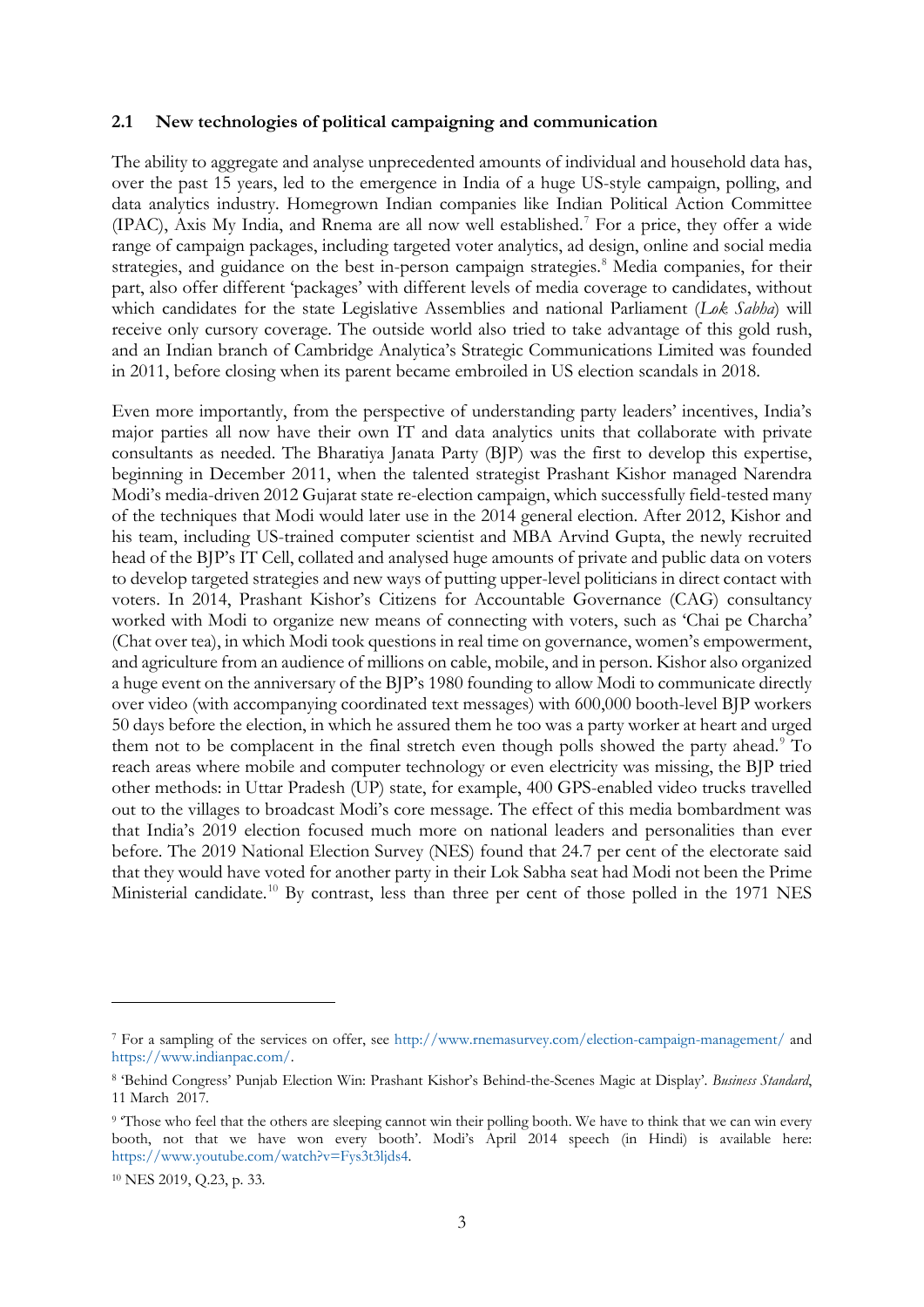mentioned Indira Gandhi's leadership as the main factor in their vote, even though at the time there was a highly personal battle going on between Gandhi and her rivals in the Congress.<sup>[11](#page-5-0)</sup>

Kishor's and the IT Cell's work before and during the 2014 campaign—the party won 120 out of the 160 seats it targeted for mass persuasion efforts because of their social media usage profiles was widely credited with the party's unexpectedly strong performance in winning a clear majority in that year's national elections (Jha 2017). There was definitely a darker side to this, and much media attention has rightly focused on the communal messages and fake news being pushed out through websites, phones, and social media and the widespread organized efforts to troll anyone who criticized the party and its leader.<sup>[12](#page-5-1)</sup> But other national parties, seeing the BJP's initial success, quickly developed their own in-house operations. These are now capable of sending a constant stream of content to their state IT cells, which can then be mixed with more local messaging as it is circulated on WhatsApp, Facebook, Instagram, Twitter, and other formats.<sup>[13](#page-5-2)</sup> Separate text, video, and press messages can be targeted, highlighting the impressive performance or promises of the party on different welfare dimensions. These messaging efforts can be further tailored to specific groups of voters, based on caste, previous contact with party workers, their social media activity, consumer behaviour, and information on whether the voters have been recipients of various government welfare programmes. Local booth-level volunteers—the BJP and Congress claim that they have 1.3 million and 800,000 of these, respectively—both channel and forward these messages through their own networks and pass up local content through the party hierarchy—in line with the messaging priorities that have been shared with them—in the hope that it will become viral at the state or national level.<sup>[14](#page-5-3)</sup>

Since 2014, these direct communication tactics that the BJP and Modi pioneered from 2012–14 have been replicated and expanded upon in other campaigns. For instance, Modi's streamed Q&A sessions with ordinary people were adopted by Chief Minister Nitish Kumar in his 2015 Bihar state victory ('Ask Nitish') and by Captain Amarinder Singh's 2017 Punjab election victory ('Coffee with Captain'). In the 2019 Delhi state elections, in which Chief Minister Arvind Kejriwal's Aam Aadmi Party (AAP) faced what many thought would be a tough battle against the BJP, Kishor's consultancy came up with targeted ads and messages highlighting AAP's accomplishments in basic services such as education, health, and transport. They also pushed a flashy campaign theme song in Hindi—'Keep at it, Kejriwal'—that riffed off an earlier Bollywood hit song and got more than 10 million views on YouTube alone.

For incumbent politicians, such private efforts to communicate directly with voters can also be supplemented with the use of state money in what are nominally 'development,' 'governance', or 'education' initiatives. The consultancy firm Citizens Alliance Private Limited, which employs dozens of computer scientists, engineers, and political analysts recruited from India's top colleges, was drafted by Bihar Chief Minister Nitish Kumar's JD(U) in 2015, just before upper-house legislative council elections in the state, to launch a '@Bihar2025' governance and development initiative aimed at communicating with 40 million overs. To get around Indian Election

<span id="page-5-0"></span> $11$  1971 NES, O.6A.

<span id="page-5-1"></span><sup>&</sup>lt;sup>12</sup> For a detailed insider account of these persuasion and dirty tricks efforts, see Chaturvedi (2017) and 'BJP IT Cell Insider Interview with Dhruv Rathee', 10 March 2018. <https://www.youtube.com/watch?v=BL2ZYXLW5bU>

<span id="page-5-2"></span><sup>13</sup> See interview with BJP and Congress Seva Dal social media coordinators in *Indian Express*, 5 April 2019. [https://indianexpress.com/elections/forward-posts-lok-sabha-elections-twitter-facebook-whatsapp-social-media](https://indianexpress.com/elections/forward-posts-lok-sabha-elections-twitter-facebook-whatsapp-social-media-congress-bjp-5630131/)[congress-bjp-5630131/](https://indianexpress.com/elections/forward-posts-lok-sabha-elections-twitter-facebook-whatsapp-social-media-congress-bjp-5630131/)

<span id="page-5-3"></span><sup>14</sup> Karishma Mehrotra, 'How Do Political Campaigns Go Viral: Lok Sabha Elections 2019'. *Indian Express*. <https://www.youtube.com/watch?v=nQz42Egn2F0>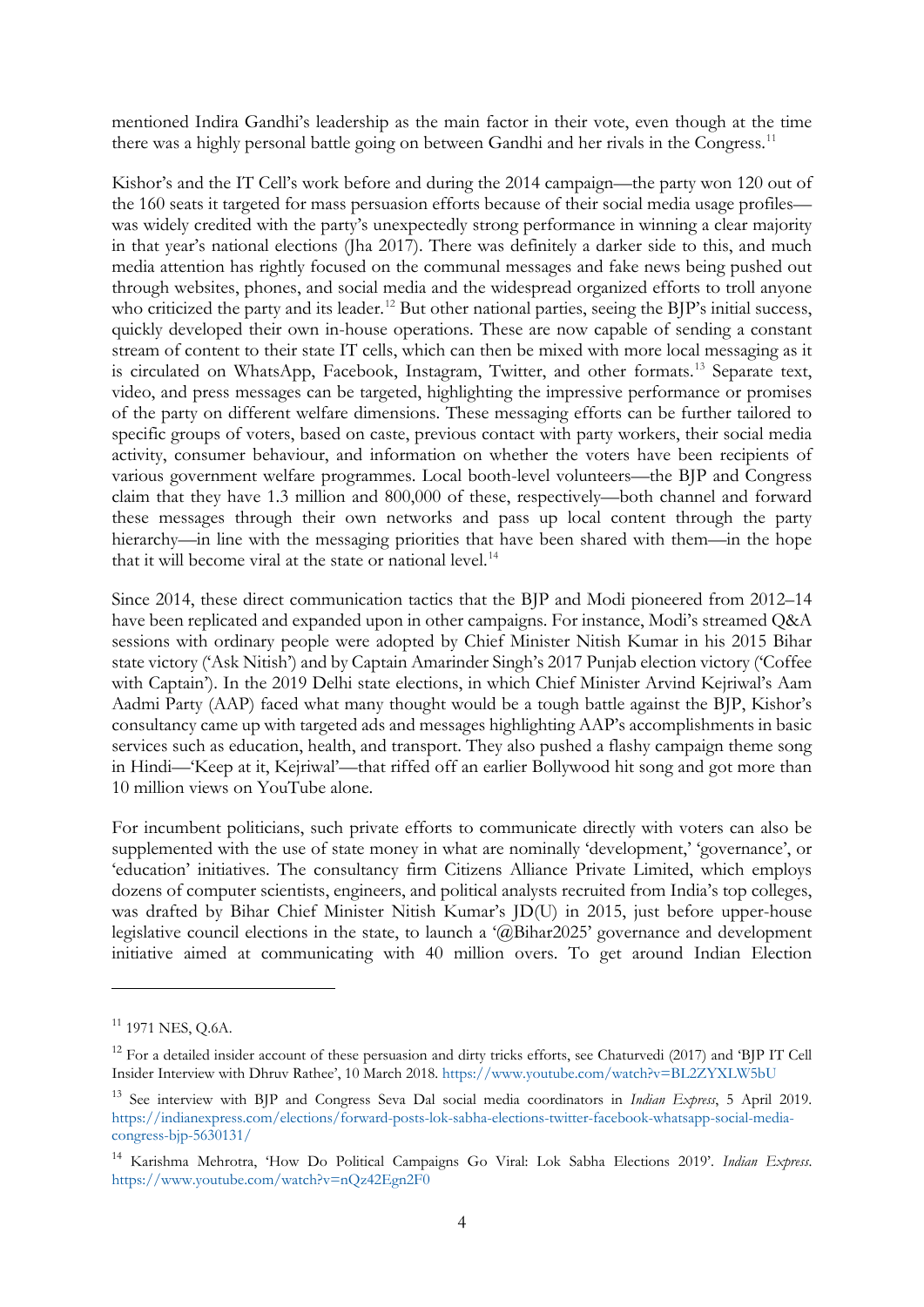Commission rules against launching formal schemes or giveaways during election campaigns, the scheme did not offer concrete plans but instead used targeted messages about Nitish Kumar's achievements in the previous decade as well as forward-looking efforts to engage large groups of voters in developing priorities for his next term in office. The Election Commission (EC) put a temporary stay on these efforts nonetheless during the Bihar campaign in 2015, given the obvious campaign purpose and large expenditures involved.[15](#page-6-0) But post-2019, in an environment where the EC is much more under the influence of the central government, state governments that are allied with the centre will likely be able to use such tactics again.

## **2.2 New technologies lower the cost of delivering programmatic policies and noncontingent benefits**

Improved technology has over the past 15 years substantially lowered the costs in India of trying to appeal to voters with programmatic rather than clientelist strategies. It is now, because of the biometric *Aadhaar* ID and the widespread availability of phones including smartphones that can scan, take photos, and track locations, much easier to track whether large government welfare and spending schemes are selecting beneficiaries in accordance with the rules, to track how much leakage is happening and where, and to enlist the recipients themselves to monitor delivery and prevent diversion. The huge, subsidized food programme Targeted Public Distribution Scheme (TPDS), for instance, started an 'end-to-end computerisation' effort in December 2012 to address the many errors of inclusion, exclusion, and corruption in the nation's largest subsidized food programme, and similar efforts have since been undertaken in other major programmes. In Chhattisgarh, a state that has made major efforts at improving the TPDS, technology has been extensively used to track the moment of subsidized grains (via GPS), send SMS messages to local citizens telling them when supplies are expected to hit the fair price shops, and verify the rolls of beneficiaries (Heath and Tillin 2017: 90–110).

Investigative reports from India's auditor general, the media, and studies by academics make it clear that technology is not a silver bullet (Bussell 2012). <sup>16</sup> Muralidharan et al. (2020) find that simply making one or two technological improvements, such as adding a biometric identification step to reduce leakages in a subsidized food programme in Andhra Pradesh, has little effect on its own in improving delivery. Such programmes need additional political backing so that officials have an incentive to implement the improvements, as well as human safeguards to ensure that qualified beneficiaries are not being unduly excluded (Muralidharan et al. 2016: 2895–929). Every large programme still has problems, at the procurement and wholesale distribution levels as well as at the local level. Some states such as Madhya Pradesh have been much less interested in reform than others, digitization and tracking is incomplete, and efforts to cross-check beneficiaries imperfect. Wherever the recipients are illiterate and lack power, they are still vulnerable—as they have always been—to others receiving payments on their behalf: short deliveries; direct cash transfers being made to accounts in their names they did not know existed; and village *pradhans* receiving money on their behalf for subsidi[zed](#page-6-1) home projects.<sup>17</sup> There are also periodic horror stories about poor individuals who are [de](#page-6-2)nied benefits because their Aadhaar numbers are

<sup>15</sup> *Indian Express*, 27 June 2015.

<span id="page-6-0"></span><sup>&</sup>lt;sup>16</sup> The first major assessment of Indian digital anti-corruption efforts, done by Bussell a decade ago (2012), argued that whether they succeeded depended a great deal on whether politicians derived their funds from petty corruption or grand corruption, with reform more likely when politicians depended less on petty corruption to fund their campaigns. This study preceded the recent massive spread of smartphone technology and social media, which arguably has [increased the political incentives for reform.](https://www.youtube.com/watch?v=3woi4rCoh6I)

<span id="page-6-2"></span><span id="page-6-1"></span><sup>17</sup> 'Ghatigaon Residents Allege Corruption in Pradhan Mantri Awas Yojana'. *The Quint*, 8 M[ay 20](https://scroll.in/article/895667/a-year-after-jharkhand-girl-died-of-starvation-aadhaar-tragedies-are-on-the-rise)19. https://www.youtube.com/watch?v=3woi4rCoh6I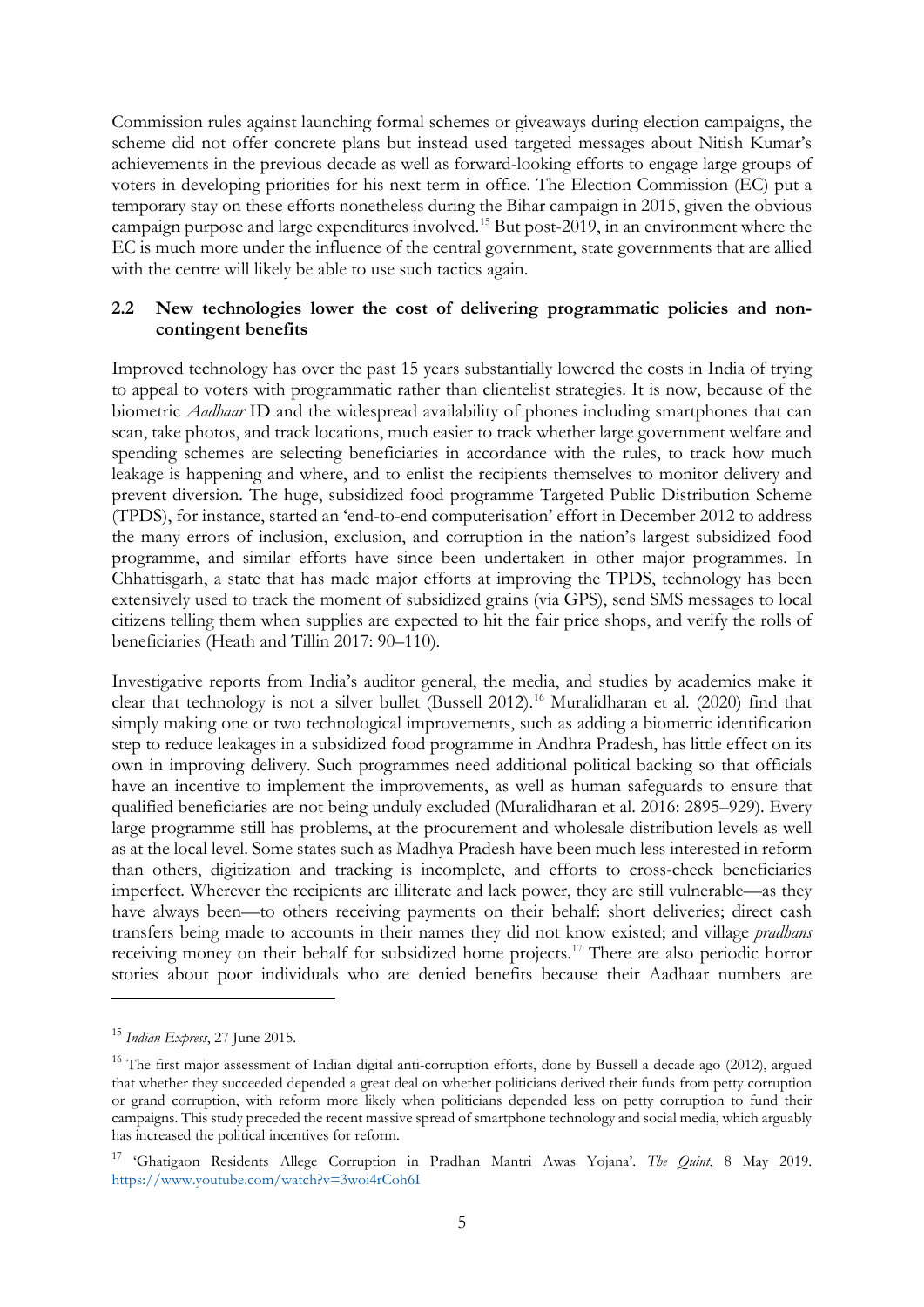improperly linked with programme information, or biometric data.18 In cases such as this, as Mookherjee and Nath (2021) show in a study of West Bengal, poorer voters may still be better off—given their greater responsiveness to clientelistic goods—in traditional clientelist systems compared to formula-based systems whose delivery may be highly imperfect.

In general, and consistent with a large number of studies of the conditions under which clientelism thrives elsewhere, the rollout of new technology seems to lead to the greatest improvements where the governing party or a substantial section of it is interested in reform and where the local targeted population already has sufficient literacy, awareness, and agency to push back against efforts by locally dominant castes or by corrupt local politicians and officials to divert resources from the programmes. Bussell (2012: 4) argues that single-party systems—such as we have seen with India's post-2014 BJP government—might be more likely to lead to reform, because they allow 'party leaders [to] internalize the electoral benefits of providing improved government service to voters, while the costs in terms of foregone rents are borne largely by party ministers and legislators with limited capacity to resist leaders' policy directives.' The social and spatial exposure to information and networks to which citizens have access, as studies by Kruks-Wisner (2018) and Jha et al. (2015) document in Rajasthan, is very important t[o m](#page-7-0)aking effective claims for services. In dense urban slums, Auerbach and Thachil (2019) and Auerbach (2020) have shown how local communities effectively pick the brokers who are most successful in making claims on their behalf and that partie[s](#page-7-1) in turn select brokers from those who have the best local reputations. Improvements are much less likely, however, where locally dominant cas[tes](#page-7-2) control land and village politics and can use their near-monopoly of literacy to coerce beneficiaries into signing over their benefits (e.g., Manika 2018) or to take a share of the food or benefits that should go to the poor.<sup>19</sup>

The fact that progress is uneven, however, does not mean that improvements are not taking place.20 Two-thirds of Indians, when polled, report that the biometric Aadhaar ID has made their lives much easier and more convenient in many ways.<sup>21</sup> For the largest and most visible national programmes, such as NREGA (employment), the *Pradhan Mantri's Awaas Yojna* (Prime Minister's Housing Scheme), and various food subsidy programmes, the possibilities for diversion and individual discretion in selecting beneficiaries are more constrained than they were because many payments are now made directly to citizens through e-payments, delivery of su[bsi](#page-7-3)dized goods to individuals is verified with *Aadhaar*, information on criteria for eligibility is widely shared, and *Aadhaar* allows much easier monitoring and cross-checking with other household data, such as information on ration cards and below poverty line status. Major infrastructure schemes, such as the PMAY, release payments in several stages, conditional on proof of progress (e.g., foundation,

<span id="page-7-0"></span><sup>18</sup> Aarefa Johari, 'A Year After Jharkhand Girl Died of Starvation, Aadhaar Tragedies are on the Rise'. *Scroll*, 28 September 2018.

<sup>&</sup>lt;sup>19</sup> Anderson et al. (2015) found, in a large-scale survey of villages in Maharashtra, that Maratha land-dominated (MLD) villages had much less uptake on central government income programmes, which they reasonably explain as a response by locally dominant landed Maratha castes, who used their control of local government positions and processes to remove competition for the local labour on which they rely to work their own holdings. Anderson et al. also speculate, however, that 'administering benefits from higher levels of government might weaken the cohesiveness of such blocking agents' (2015: 1814).

<span id="page-7-2"></span><span id="page-7-1"></span><sup>&</sup>lt;sup>20</sup> This is a contested issue. On one hand, there are studies by scholars such as Khera who argue that Aadhaar has not helped. On the other hand, there are audits, surveys, and other studies that show substantial improvements (Khera 2017: 61–70). For the reasons I give here, I think that Aadhaar, in combination with other new technologies, is having a positive effect.

<span id="page-7-3"></span><sup>21</sup> NES 2019.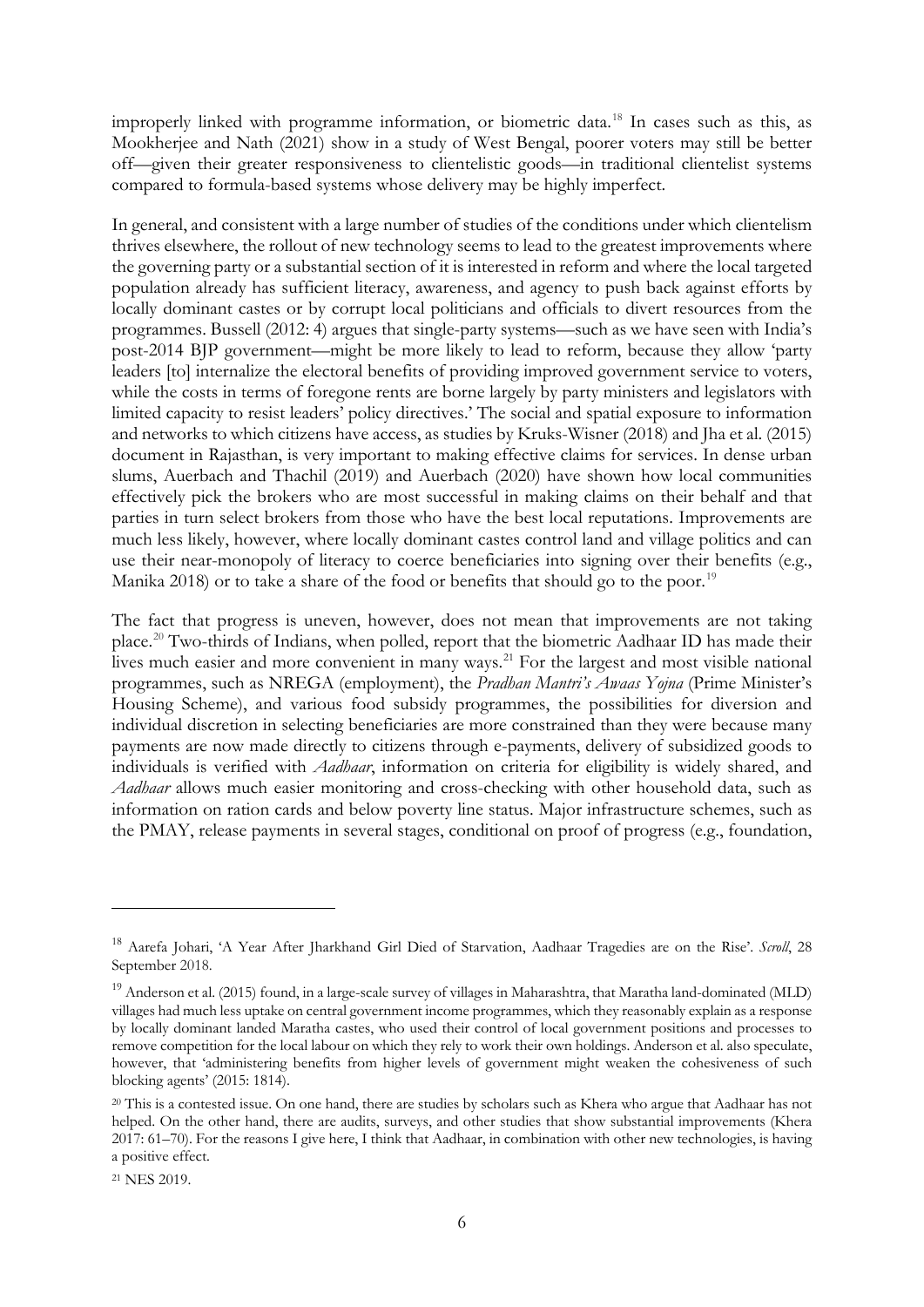walls, roof), in the form of precisely geocoded photos of the house being built and progr[es](#page-8-0)s to date. These can be uploaded in various ways, including a specialized PMAY app.<sup>22</sup>

Audits of the major schemes have generally found that these new processes have increased overall efficiencies, that many ineligible beneficiaries have been weeded out as a result, and more qualifying beneficiaries included. A large-scale audit of the TPDS in Uttarakhand in 2017–18, for instance, found that computerization efforts had resulted in 2,626,000 ineligible recipients among the 12,875,000 previous food distribution beneficiaries being dropped from the programme. <sup>23</sup> An important study of the working of the massive Prime Minister's housing scheme (PMAY) (Singh 2021a) in 10 states over the period 2014–19 found a similar picture: the new rules and procedures for the distribution of houses were successful in bypassing local brokers, and the selection of beneficiaries was largely in accordance with the formal programme rules. Even in the least likely case of minority voters—which vote against the ruling BJP—Singh (2021b) finds that Muslims were just as likely to get a house under the scheme as members of other communities.

A more recent study by Muralidharan et al. (2021) shows even more impressive effects because it looks at the effects of adding telephone monitoring to a programme that already has many checks and therefore constitutes an environment where we would expect relatively little added value of technology. They studied whether introducing phone monitoring of lump sum payments to farmers in a random sample of districts in Telangana in 2018 increased the effectiveness of this sizeable programme, which cost US\$0.9 billion and accounted for 3.5 per cent of total state expenditure. Farmers in the chosen districts were contacted by phone and asked about whether they had received payments and whether they had experienced problems or been asked for bribes. The officials in charge of the programme were told that recipients in their districts would be surveyed by phone and that these data would be used to evaluate the quality of programme delivery.

The authors found that phone monitoring (from human callers; robocalls were not useful in reaching recipients) was highly successful in increasing the effectiveness of the programme, even in an environment where service delivery was already quite good relative to other Indian states. In treated districts, phone monitoring 'reduced the fraction of farmers not receiving their checks on time by 7.9% (2.4 percentage points on a base of 31%) and ever receiving their checks by 7.8% (1.3 percentage points on a base of 17%). These are non-trivial rates of improvement—especially given the "light touch" nature of the intervention and its low cost'. <sup>24</sup> The phone monitoring intervention was also somewhat progressive, with farmers in the bottom quartile of landholdings cashing their checks at around twice the average rate of increase. The authors eliminated infor[ma](#page-8-1)tion-based explanations for this outcome and infer that the result likely came from incentives from local officials believing that future evaluations and opportunities would be linked to improved performance. That in turn depends on whether officials feel that efforts to improve efficiencies have strong political backing.

This is not just a supply-side story: as education and literacy has increased, there are also greater citizen demands for better distribution and awareness of irregularities (Kitschelt and Wilkinson

<span id="page-8-0"></span><sup>&</sup>lt;sup>22</sup> 'Bina id passward ke Pradhan Mantri Awaas ka geo tag kaise karte hai?' ('Without an ID Password How Can the PM's Housing Programme Geotag Work?'). https://www.youtube.com/watch?v=tgFV0U72WCI

 $^{23}$  See, e.g., the CAG report on [the working of TPDS in the Uttarakhand state in 2017–18,](https://cag.gov.in/sites/default/files/audit_report_files/Chapter_1_Social_General_and_Economic_Sectors_%28Non_PSUs%29_of_Report_No_2_of_2019_Government_of_Uttarakhand.pdf) which found that, because of digitization, 2,626,000 ineligible recipients among the 12,875,000 previous food distribution beneficiaries were dropped from the programme. CAG Report No. 2 of 2019, Government of Uttarakhand, pp. 17–8.

<span id="page-8-1"></span><sup>24</sup> Muralidharan et al. (2021) estimate that it costs only US\$0.036 to deliver an extra dollar of benefits.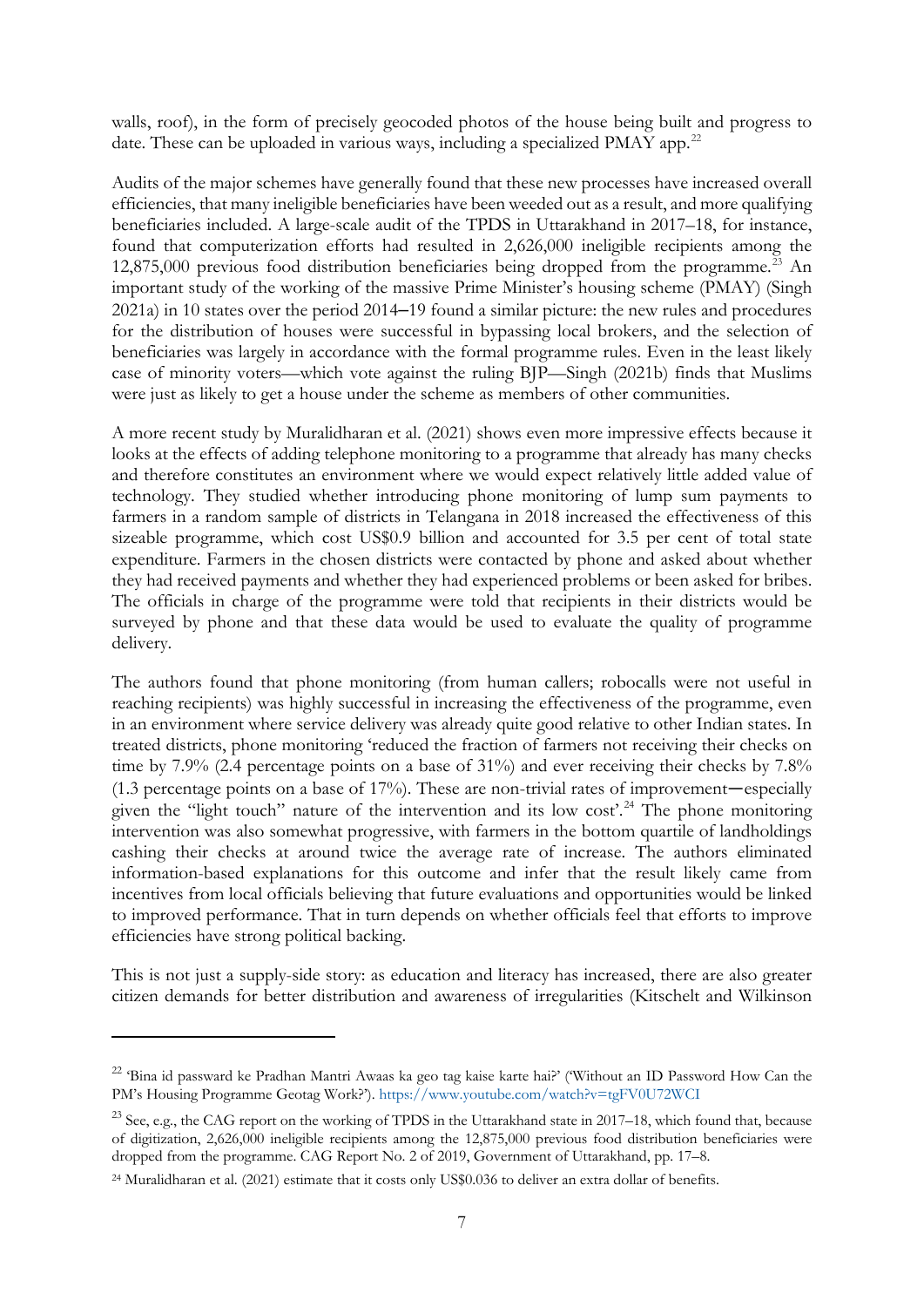2007). <sup>25</sup> Using methods first pioneered by Indian non-governmental organizations, which 15 years ago used Right to Information requests to get lists of programme beneficiaries and amounts they were due and they then posted outside local government offices, the major government programmes now make information on eligibility criteria, waiting lists, and amounts to be paid widely available. The TPDS has local monitoring committees that meet several times a year, as well as local, state, and government lines to report abuses. This allows citizens to verify what is happening and makes it much harder for officials and politicians to conceal clientelistic transfers. Parties that want to can also use this increased citizen awareness and widely available phone and social media access to highlight corruption, as well as to blunt attempts by their rivals to buy votes. In the 2014 Delhi election campaign, for instance, the challenger AAP party blunted the influence of the incumbent Congress by telling voters to '… report liquor and cash distribution through WhatsApp at 9718500606. Tweet using #AAPSquad' (Ahmed 2016).

Over the long run, as the effectiveness of programmatic delivery increases and voters become better off, we can expect the appeal of clientelistic exchanges to diminish in India, as it has elsewhere. The best evidence of the interaction between better programmatic delivery and the decline of clientelistic appeals is an important study done by Heath and Tillin (2017) comparing how similar groups of voters respond to clientelist inducements in contexts that have been given different programmatic 'treatments'. Tillin and Heath surveyed a representative sample of villagers on either side of the MP and Chhattisgarh state border. These villages had all been part of the state of MP before the division of the state in 2000, for elite-driven reasons that were plausibly exogenous to the socio-economic and political conditions in the villages. Both sets of villagers were matched in terms of their socio-economic profile. But there was one crucial difference. The state government in Chhattisgarh had, in the preceding years, made major efforts to improve the programmatic delivery of its marquee Public Distribution Scheme (PDS), whereas the MP government's reform efforts had been half-hearted, and delivery of the scheme in MP was still riddled with corruption and clientelism. The empirical result, as Tillin and Heath show, is that on many dimensions, the PDS system in Chhattisgarh performed much better than in Madhya Pradesh: more recipients, better delivery, and higher overall satisfaction with the food distribution system. Heath and Tillin then administered a survey to voters on either side of the state border, asking them whether they would give their vote to a political party in exchange for inducements of varying size, from vegetables at the small end of the scale, to a government job at the top. The interesting finding is that, at the lower end of the inducement scale, when voters were offered food (vegetables), similarly poor voters in Chhattisgarh—the better performing state—were now much less likely to say that they would change their votes in return for the benefit. Only the largest benefit, a job, could shift voting preferences equally in both states.

This increased resistance to clientelist promises of vegetables in Chhattisgarh as opposed to Madhya Pradesh could theoretically be caused by three things: its one-shot nature; the better availability of food through the PDS reduced the attractiveness of food in particular; or the better delivery of food through the PDS increased the faith of voters in government programmatic delivery more generally. It seems likeliest given the null or positive results on other kinds of goods that, in this case, the effect they observe is largely because of its one-shot nature or the better availability through programmatic means of the specific good (food) being offered, or some combination of the two. This study provides good evidence that, over time, better programmatic performance can change people's view of the relative attractiveness of clientelistic versus programmatic benefits and shift their preferences towards programmatic delivery.

<sup>&</sup>lt;sup>25</sup> Politicians may also push these local demands by urging recipients to be aware of their rights under programmes and urging them to act if there are irregularities.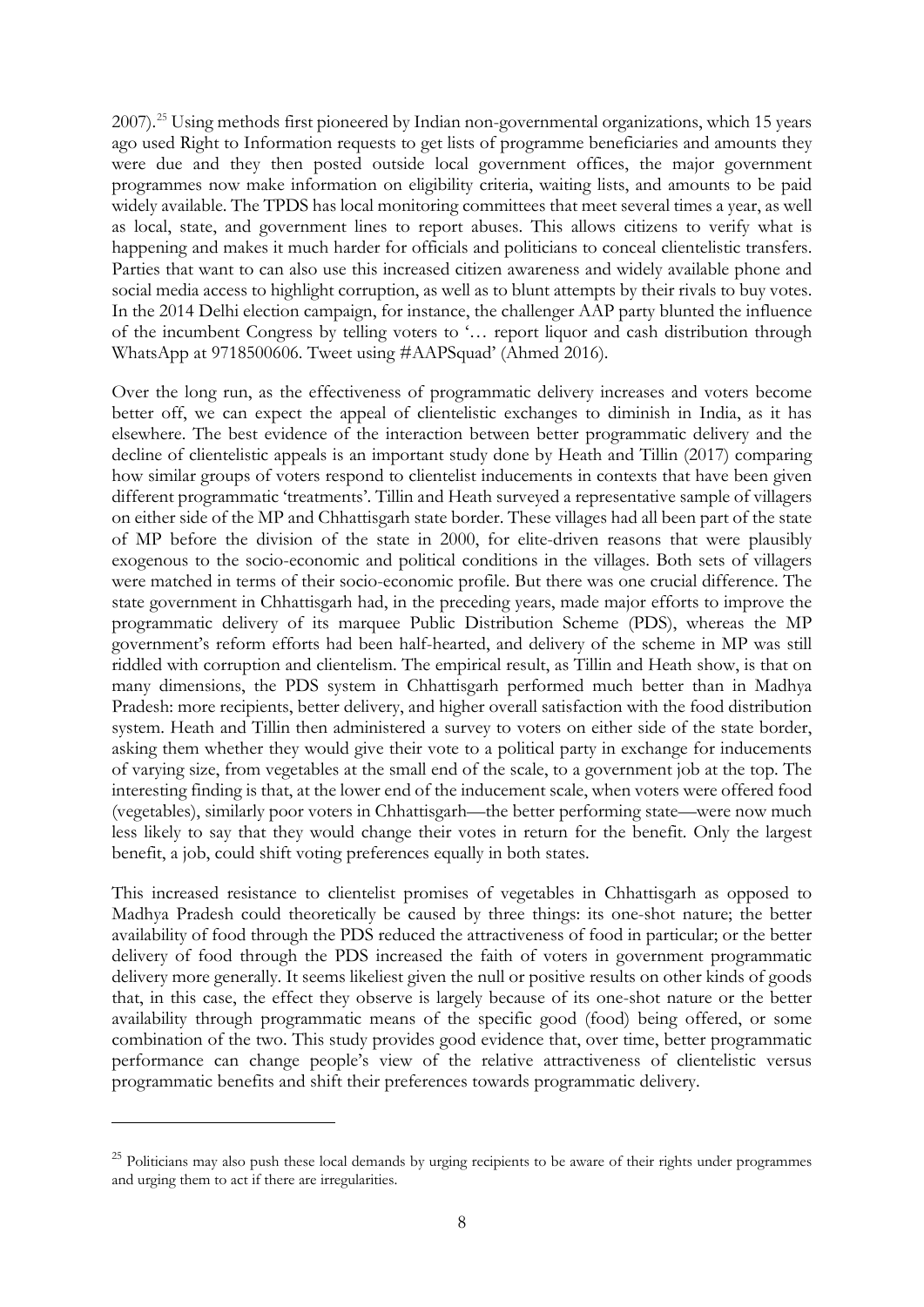### **2.3 Technology, political persuasion, and political credit claiming**

The widespread availability of phones, social media, and databases that combine records of social service delivery with politically relevant information has altered the balance between state and national party leaders and local politicians and brokers by making it easier for upper-level party leaders to (1) monitor local patterns of benefit delivery to voters and party communications with them in ways that help resolve principal–agent issues and deter local rent-seeking and (2) make it easier for upper-level leaders to communicate directly with voters, bypassing brokers, and make sure that more of the credit for service delivery goes to them rather than the local party workers. In a trip to the state of Odisha in 2012, I vividly remember senior national and local officials I was interviewing teasing each other about the fact that, while most of the funding for a subsidized programme came from the centre, the state government responsible for delivery over the last few kilometres got most of the credit. That local bias balance in the ability to credit claim has now begun to shift, however, because national leaders have, through new technology and social media (Narendra Modi currently (June 2021) has 69.4 million Twitter followers), an unprecedented ability to reach out directly to local programme recipients and emphasize their own role in delivering the goods. [Na](#page-10-0)tional party organizations, armed with lists of local recipients, can and do contact those recipients by phone or message a prescribed number of times to then emphasize the national leader's role in providing the benefit.

They can also keep tabs on the extent to which their own local party workers highlight the central party leaders as opposed to their own contributions when delivering the goods. Clientelist relationships are bedevilled, as scholars have long recognized, by principal–agent problems in which local workers often choose to work in [th](#page-10-1)eir own interest rather than that of their patron or party (Kitschelt and Wilkinson 2007: 8–9; Stokes et al. 2013: 197–8). Parties try to address this partly by investing in 'ideology work' and also, as Auerbach and Thachil (2019) show, by valuing loyalty to the patron and party as well as popularity and effectiveness in the initial selection of local brokers.26 But it is also true that new technology allows for far more real-time monitoring of individual party members' local messaging and activities than in the past. The centre is now beaming out its own messages and checking the extent to which these are being dutifully circulated and promoted on Twitter, WhatsApp, and other outlets. Parties have created rewards, within their organizations, for local party workers to identify locally compelling stories, images, and footage that 'fit' with the issue priorities set by the national level. Party leaders now have the ability to much more quickly identify and discipline those workers who go off-message by following their workers' social media messaging in real time.<sup>27</sup> At the ground level, workers are regularly expelled for 'anti-party activities' tracked through social media, and one city Congress unit head reported to Auerbach that he had expelled 59 party workers during his tenure for such reasons (Auerbach 2020: 70). Most local brokers, as Auerbach and Thachil's (2019) research on urban slums demonstrates, want to move up in the party hierarchies, maybe even to get a party ticket for the council, and those who are not seen as loyal have little chance of promotion up the ladder. The effect of all this, for local intermediaries, whose influence and ability to move up in the party depends to a large extent on them being seen as loyal soldiers, is that they have much less autonomy than in the past to further their own interests and messages at the expense of the party's.

<span id="page-10-0"></span><sup>&</sup>lt;sup>26</sup> 'Slum leaders are ambitious entrepreneurs whose aspirations extend beyond the settlements from which they emerge. They seek political careers of their own, not to forever remain rentable intermediaries for politicians' (Auerbach and Thachil 2019).

<span id="page-10-1"></span><sup>27</sup> See, e.g., the expulsion of a local BJP women's organization worker in Padrauna, UP for 'anti-party activities' for her social media posts. *Scroll*, 1 July 2019.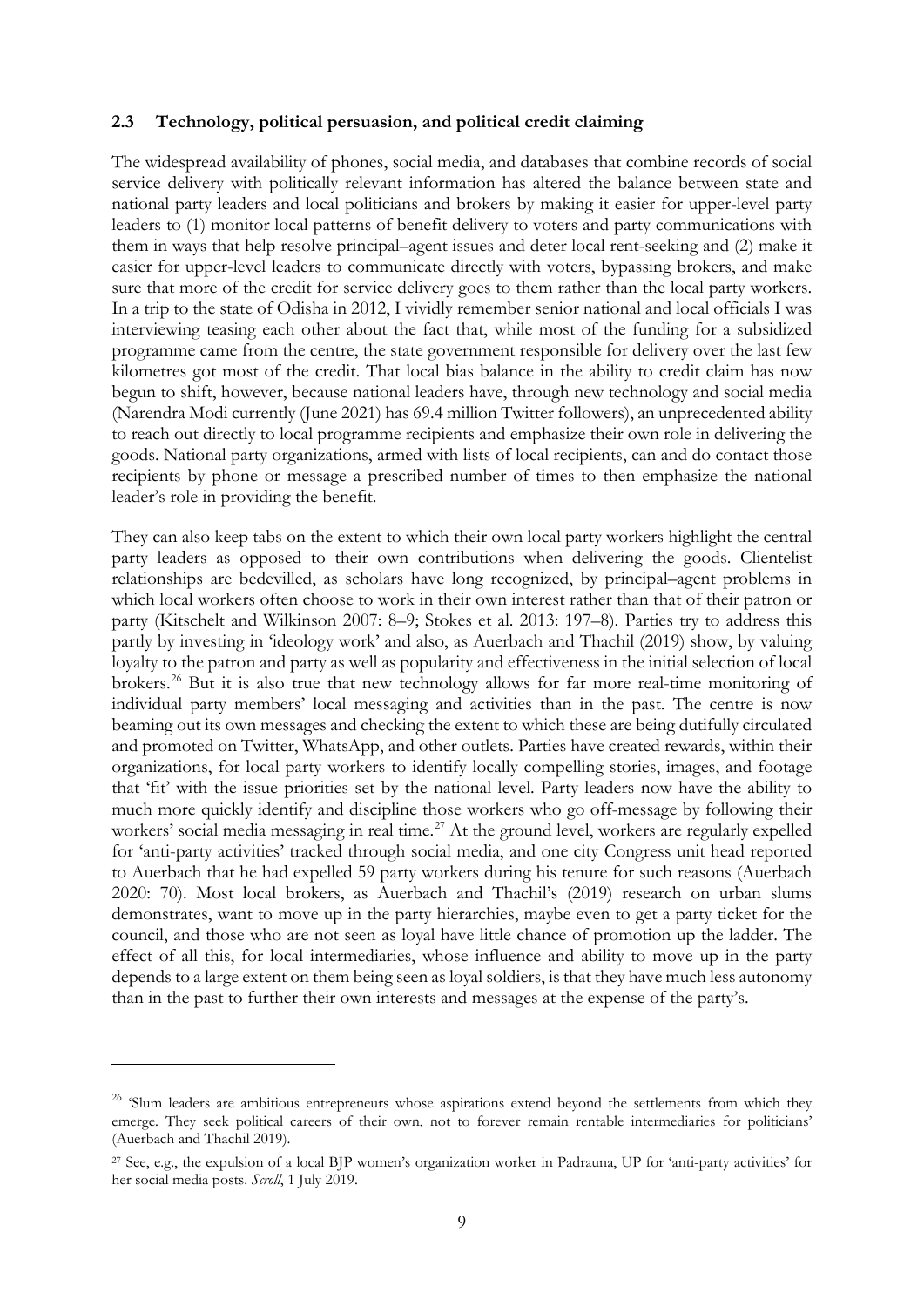From the perspective of parties, one p[ro](#page-11-0)blem with programmatic welfare delivery in federal multilevel states such as India is that it is often unclear to voters just who is delivering the goods. Opinion polling in India, as elsewhere, has shown consistently that voters misidentify, by quite large amounts, the level of government (central, state, local) responsible for delivering particular programmes. The combined benefits to upper-level leaders f[ro](#page-11-1)m a combination of better service delivery and more effective credit claiming can therefore be very substantial. Modi's massive advertising and social media push after 2014 to identify himself and his party with the largest central welfare schemes was very successful, for instance, in shifting voter perceptions. In the 2014 Lokniti NES Post-Poll, most of the recipients of nationally funded housing (Awaas Yojana) and employment (NREGA) programmes credited their *state* governments or local politicians and bureaucrats for the help they received.28 This was even though 80–90 per cent of the funding for these programmes came from the centre. Two-thirds o[f](#page-11-2) those surveyed in 2014 credited either the state government (51 per cent) or local politicians (14.7 per cent) for the benefits they received, with another 3.9 per cent crediting local bureaucrats and only 22.4 per cent crediting the central government, which actually paid for most of the programme.<sup>29</sup>

By 2019, however, that balance had shifted decisively. Most of the credit for the Awaas Yojana in the All-India Post-Poll NES 2019 Survey Findings programme now went to the central government and to Modi in particular. In the 2019 NES Post-Poll, 51.1 per cent of beneficiaries credited the central government, with 32.2 per cent crediting the state government, and much smaller proportions than in 2014 crediting the influence of local politicians (5.9 per cent) or bureaucrats (2.2 per cent) for any help they received.<sup>30</sup> There was a similar pattern for another huge central employment scheme, NREGA, with 50 per cent of beneficiaries crediting the centre in 2019 compared to 27 per cent in 2014. The big exception in 2019 was the PDS-subsidized food programme, where a majority or plurality of people continued to credit their state governments. It seems likely that this is because PDS is distributed through a long-established network of state food distribution centres, which also administer state programmes, and that visits to these 'fair price shops' involve the regular interaction of citizens with agents of the state [go](#page-11-3)vernment, which therefore gets credit for the programme.

This pattern suggests both better monitoring and delivery of the schemes and successful largescale efforts to convince the public that improvements were mainly because of the efforts of the national government and Modi, rather than local state officials. Each house built under PMAY credits the Prime Minister's programme in writing on the outside of the house, and there is a photo of Modi on the award certificate, just as there is a photo and quote from Modi on the COVID-19 vaccination certificate. In states where the BJP is in office, the dominance of Modi and his close associates in the party and their personal reputation for punishing over-ambitious subordinates, helps to discourage local politicians from attempts to hog the limelight and claim that it is them rather than their superiors who are most responsible for good local outcomes.<sup>31</sup>

<span id="page-11-1"></span><span id="page-11-0"></span><sup>&</sup>lt;sup>28</sup> Most of the funding for NREGA and PMAY comes from the centre—90 per cent in the case of NREGA. In 2019, US\$46.2 billion was spent on centrally sponsored schemes—12 per cent of the total budget.

<span id="page-11-2"></span><sup>&</sup>lt;sup>29</sup> This shift from voters crediting central rather than state governments for scheme benefits was first explored extensively in an important paper by Deshpande et al. (2019: 219–33).

<span id="page-11-3"></span><sup>30</sup> CSDS Lokniti, *All India Post Poll NES 2019 Survey Findings*, Q.31.

<sup>31</sup> For Modi's personal style of governance, the most revealing article is 'The Emperor Uncrowned' (Jose 2011). Indian political adverts, banners, and posters for local elections typically display the local candidate together with those above him or her in the party hierarchy, often in larger sizes reflecting their status, or alternatively smaller, but beaming down from above. It would be an interesting project to assess party dynamics and credit claiming through these posters,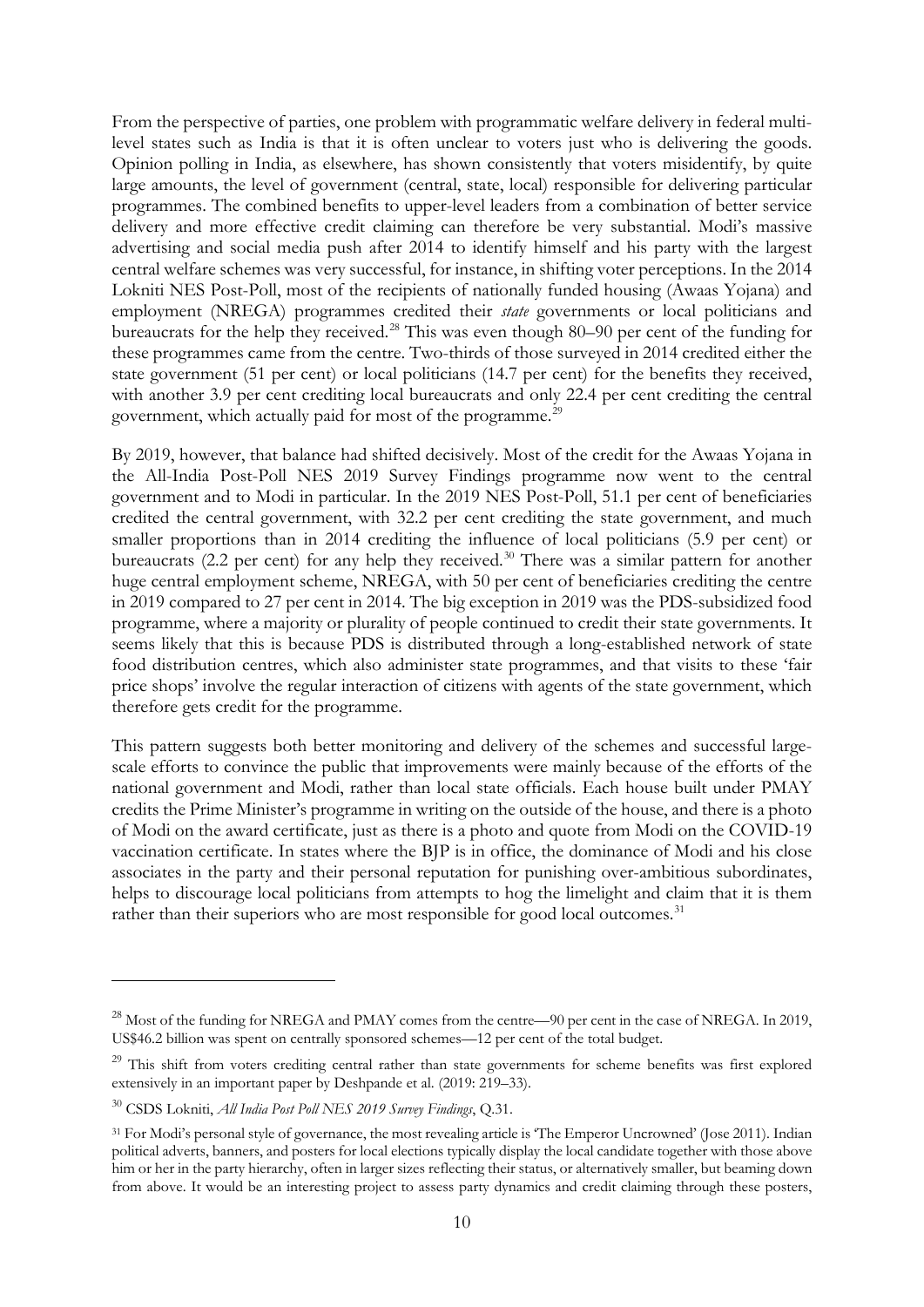Table 1: Who gets the credit for centrally sponsored schemes?<sup>[32](#page-12-0)</sup>

|                                                                                                                                | 2014<br><b>NREGA-</b><br><b>Employment</b> | 2014<br>Awaas<br>Yojana-<br><b>Subsidized</b><br><b>Housing</b> | 2019 PDS-<br><b>Subsidized</b><br>Food | 2019<br><b>NREGA-</b><br>Employment Yojana | 2019<br><b>Housing/Awaas</b> |
|--------------------------------------------------------------------------------------------------------------------------------|--------------------------------------------|-----------------------------------------------------------------|----------------------------------------|--------------------------------------------|------------------------------|
| Percentage reporting family benefit<br>from programme in previous 5 years<br>Proportion of those who benefitted<br>who credit: | 19.7                                       | 14.9                                                            | 43.6                                   | 20.8                                       | 20.7                         |
| Centre                                                                                                                         | 26.9                                       | 22.4                                                            | 27.7                                   | 50.2                                       | 51.1                         |
| <b>State</b>                                                                                                                   | 42.0                                       | 50.2                                                            | 57.2                                   | 31.5                                       | 32.2                         |
| <b>Both</b>                                                                                                                    |                                            | ۰                                                               | 1.2                                    | 0.7                                        | 1.0                          |
| Local politicians                                                                                                              | 16.1                                       | 14.7                                                            | 4.7                                    | 6.2                                        | 5.9                          |
| Local bureaucrats                                                                                                              | 4.9                                        | 3.9                                                             | 2.4                                    | 2.8                                        | 2.2                          |
| Other/not reported                                                                                                             | 2.0                                        | 8.8                                                             | 6.8                                    | 8.5                                        | 7.5                          |

Source: author's elaboration based on CSDS NES Post-Poll 2014 and 2019. This was a nationally representative survey of 24,236 adults in 2019.

These improvements in delivery and efforts at central government credit claiming seem to be effective even in the least likely cases and in those states where the anti-BJP opposition is in power and has been in power for a long time. These opposing state governments have every incentive to diminish the credit-claiming efforts of the BJP central government and to highlight their own role in the delivery of subsidized housing, food, and job-support programmes. However, the state-level data from the 2019 NES (unfortunately we do not have it for earlier rounds) show quite clearly (Tables 2 and 3) that in most of these opposition-ruled states (Kerala is an exception), around half of the population in 2019 now credited the centre with the benefits they had received from the main housing (PMAY) and employment (NREGA) schemes. To be sure, the proportion crediting the centre and BJP government was even higher in those states where the BJP was in power, such as UP (72 per cent).<sup>[33](#page-12-1)</sup> The proportion of those crediting the centre was also high in Madhya Pradesh and Chhattisgarh, states that had been ruled by the BJP for 15 years until the very end of 2018 and had only just installed opposition governments. In all these long-time BJP-ruled states, both the state governments and the BJP's national messaging had been humming the same Modi and BJP tune. But the shift in credit claiming towards the centre is clearly shown by the case of West Bengal, which has never been governed by the BJP and has been run by parties opposed to the central government every year since 1977 and by the fiercely anti-BJP Trinamool Congress since 2011. Even in this 'least likely' case, 49.2 per cent of those interviewed in 2019 now credited the centre for the PMAY and 48.1 per cent for the NREGA. (The PDS remained the one large scheme across many states where voters consistently still credit the state governments for reasons explored above.)

tracing through, for instance, whether Modi appears more often or larger on these adverts than leaders in the past or leaders of other parties.

<span id="page-12-0"></span><sup>32</sup> NES 2019 and 2014 Post-Poll. The question was not asked for the PDS in 2014 and not asked at all prior to the 2014 NES.

<span id="page-12-1"></span><sup>33</sup> I am grateful to Sanjay Kumar at CSDS for allowing me access to these 2019 NES state-level data.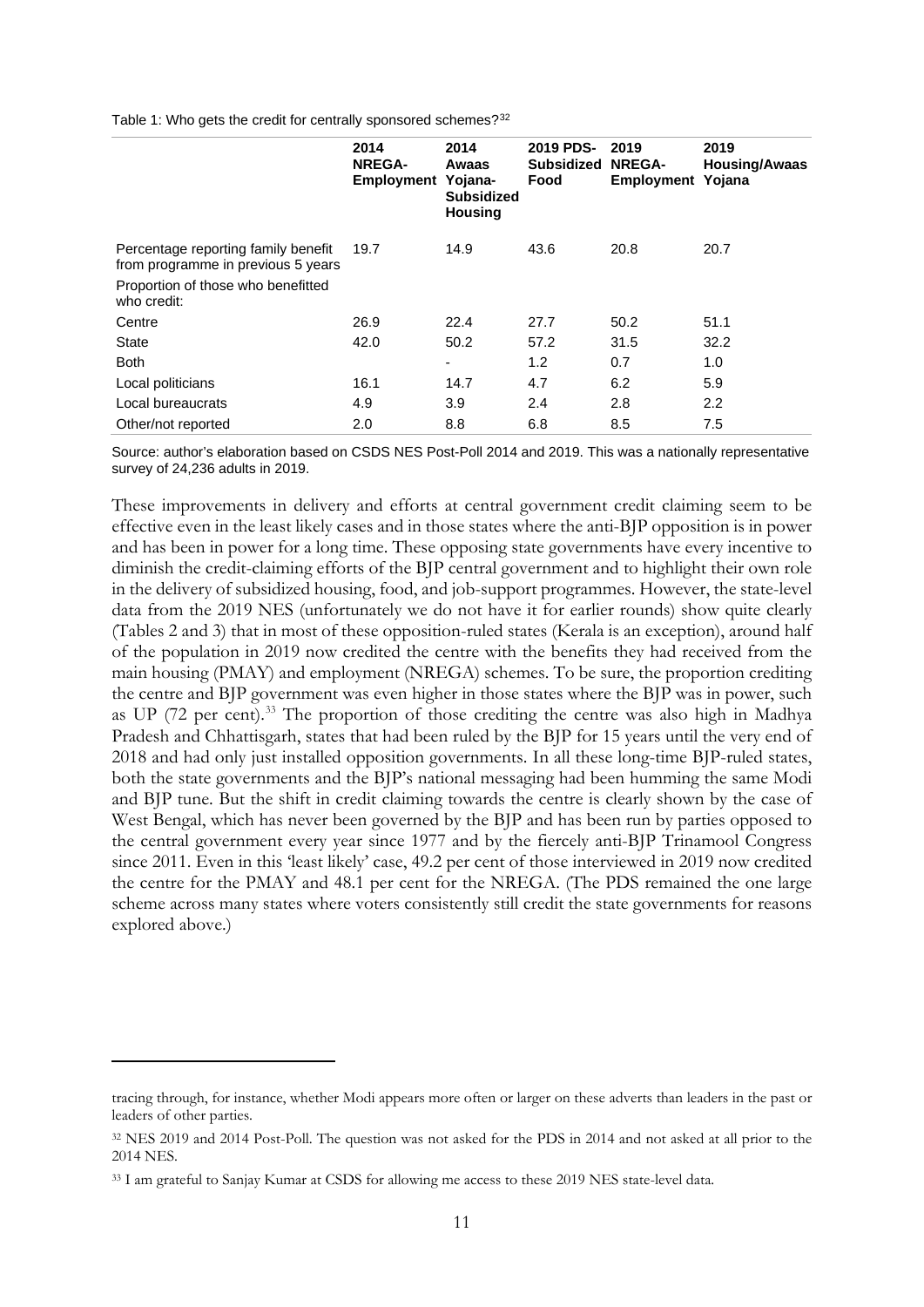| <b>State</b><br>(ruling party<br>in 2019<br>election) | <b>Centre</b> | Other            | <b>State</b> | Local<br>admin   | Local pol |
|-------------------------------------------------------|---------------|------------------|--------------|------------------|-----------|
| Chhattisgarh<br>(INC)                                 | 73.3          | 10.0             | 14.4         | 1.1              | 1.1       |
| UP (BJP)                                              | 72.3          | 3.2              | 16.8         | 0.5              | 7.2       |
| Bihar (JD)                                            | 70.5          | 0.9              | 25.0         | 0.5              | 3.2       |
| Madhya<br>Pradesh (INC)                               | 67.3          | 1.1              | 21.5         | $2.2\phantom{0}$ | 7.8       |
| Jharkhand<br>(BJP)                                    | 62.9          | NA.              | 31.5         | 1.0              | 4.6       |
| Odisha (BJD)                                          | 56.3          | 0.6              | 38.1         | 1.1              | 4.0       |
| Gujarat (BJP)                                         | 49.2          | 4.1              | 41.0         | 4.1              | 1.6       |
| West Bengal<br>(TMC)                                  | 49.2          | 0.3              | 40.8         | 0.3              | 9.4       |
| Tamil Nadu<br>(AIADMK)                                | 42.3          | 0.6              | 41.7         | 6.6              | 8.9       |
| Kerala (CPM)                                          | 10.0          | 6.6              | 78.2         | 1.3              | 3.9       |
| Average                                               | 53.3          | $2.2\phantom{0}$ | 37.2         | 2.0              | 5.6       |

Table 2: Who got credit for the PMAY housing scheme in the 2019 elections?

Source: author's elaboration based on CSDS NES Post-Poll 2019.

| <b>State</b><br>(ruling party<br>in 2019<br>election) | <b>Centre</b> | <b>Other</b> | <b>State</b> | Local<br>admin | Local pol |
|-------------------------------------------------------|---------------|--------------|--------------|----------------|-----------|
| Bihar (JD(U)-<br>RJD-INC)                             | 69.0          | 1.0          | 24.0         | 1.0            | 5.0       |
| UP (BJP)                                              | 62.8          | 1.8          | 17.9         | 1.8            | 15.8      |
| Chhattisgarh<br>(INC)                                 | 59.6          | 4.6          | 35           | 0.4            | 0.4       |
| Jharkhand<br>(BJP)                                    | 54.5          | <b>NA</b>    | 38.3         | 1.4            | 5.9       |
| Odisha (BJD)                                          | 53.5          | NA.          | 41.2         | 1.8            | 3.5       |
| Madhya<br>Pradesh (INC)                               | 48.7          | 2.3          | 34.0         | 4.5            | 10.6      |
| West Bengal<br>(TMC)                                  | 48.1          | 0.2          | 43.6         | 0.5            | 7.6       |
| Kerala (CPM)                                          | 45.9          | 2.5          | 50.4         | NA.            | 1.3       |
| <b>Tamil Nadu</b><br>(AIADMK)                         | 42.4          | 3.0          | 36.4         | 9.2            | 9.0       |
| Gujarat (BJP)                                         | 40.0          | 8.0          | 48.0         | 4.0            | NA.       |
| Average                                               | 51.6          | 2.7          | 37.1         | 3.0            | 7.3       |

Table 3: Who got credit for the NREGA employment scheme in the 2019 elections?

Source: author's elaboration based on CSDS NES Post-Poll 2019.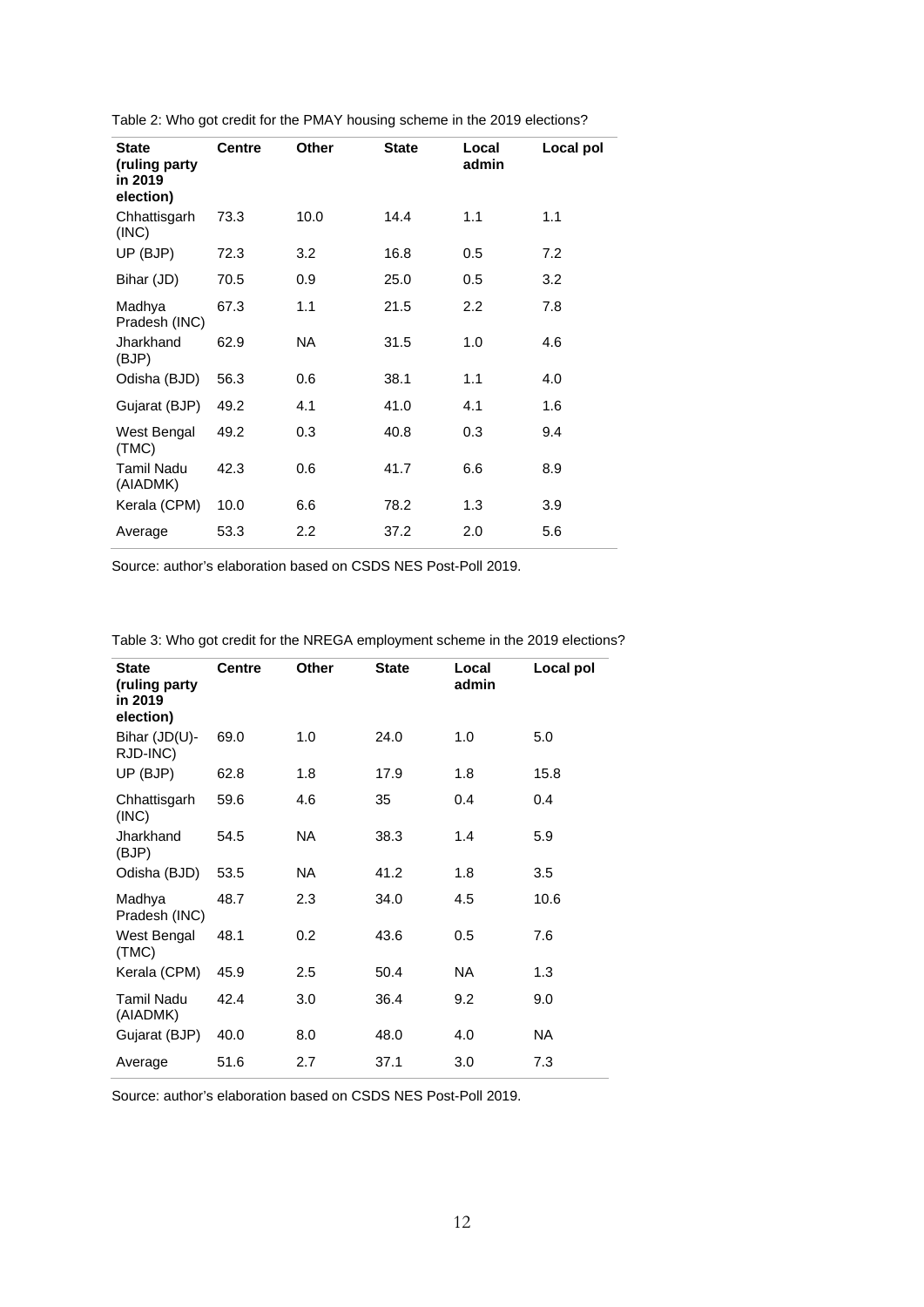| <b>State</b><br>(ruling party<br>in 2019<br>election) | <b>Centre</b> | <b>Other</b> | <b>State</b> | Local<br>admin | Local pol |
|-------------------------------------------------------|---------------|--------------|--------------|----------------|-----------|
| UP (BJP)                                              | 65.0          | 1.9          | 24.6         | 1.8            | 6.7       |
| Jharkhand<br>(BJP)                                    | 54.9          | 0.3          | 37.2         | 4.1            | 3.4       |
| Bihar (JD(U)-<br>$RJD$ -INC) $^{34}$                  | 33.6          | 1.1          | 59.4         | 1.1            | 4.8       |
| West Bengal<br>(TMC)                                  | 30.0          | 0.3          | 66.2         | 1.2            | 2.3       |
| Gujarat (BJP)                                         | 25.9          | 6.9          | 50.0         | 9.9            | 7.3       |
| Madhya<br>Pradesh (INC)                               | 24.8          | 5.0          | 51.1         | 8.0            | 11.1      |
| <b>Tamil Nadu</b><br>(AIADMK)                         | 21.7          | 3.3          | 56.5         | 6.1            | 12.4      |
| Chhattisgarh<br>(INC)                                 | 18.9          | 6.8          | 73.1         | NA.            | 1.2       |
| Kerala (CPM)                                          | 11.6          | 2.4          | 84.9         | NA.            | 1.1       |
| Odisha (BJD)                                          | 1.5           | NA.          | 97.7         | NA.            | 0.9       |
| Average                                               | 29.9          | 2.7          | 58.6         | 4.6            | 5.6       |

Source: author's elaboration based on CSDS NES Post-Poll 2019.

#### **2.4 Shifts in party strategies**

Given the interaction of the three factors above, as well as an increasingly educated electorate's concern with effective service delivery, parties have become relatively more concerned about influencing voters through the effective delivery of large-scale programmes and direct communication through mass and social media and less concerned than before with clientelist transfers through local brokers. Patterns of voter contact seem to reflect this change in emphasis. In the 2019 campaign, only 12.6 per cent of voters nationally reported that a party worker had come to their house during the past six months to ask for their vote, compared to 61.1 per cent in 2014 and 57.9 per cent in 2009.[35](#page-14-1) Even if this 12.6 per cent is an underestimate, it seems likely that the trend towards more virtual media and less in-person contact is real. It is not that local clientelist contacts and transfers have stopped, but they are now seen as only one means, and not always the most effective means, of influencing voters.<sup>[36](#page-14-2)</sup>

These trends do not mean a shift to programmatic distribution across the board, and we will continue to see politicians and parties employ a mixed strategy—some clean, well-administered programmes, others much more corrupt or clientelistic—depending on the party and the state and the groups they wish to target [\(B](#page-14-3)ussell 2012; Kitschelt and Wilkinson 2007). <sup>37</sup> Singh's (2021b) pathbreaking analysis of the delivery of both programmatic (housing) and clientelist (propane gas

<span id="page-14-0"></span><sup>34</sup> The JD(U) was in alliance with the BJP 2010–14.

<span id="page-14-1"></span><sup>35</sup> NES 2019 Q.12; NES 2014 Q.25; NES 2009 Q.7.

<span id="page-14-2"></span><sup>&</sup>lt;sup>36</sup> Traditional clientelism has always had the weakness from the perspective of the politician that monitoring is imperfect and that voters can defect. Only 16 per cent of voters asked in 2009 thought that voters who took money/food/liquor from candidates felt obliged to vote for the candidate (Q.7) 2009.

<span id="page-14-3"></span><sup>&</sup>lt;sup>37</sup> For example, compare the differences in performance and efficiency between West Bengal and Andhra Pradesh in Mookherjee and Nath (2021) and Muralidharan et al. (2020).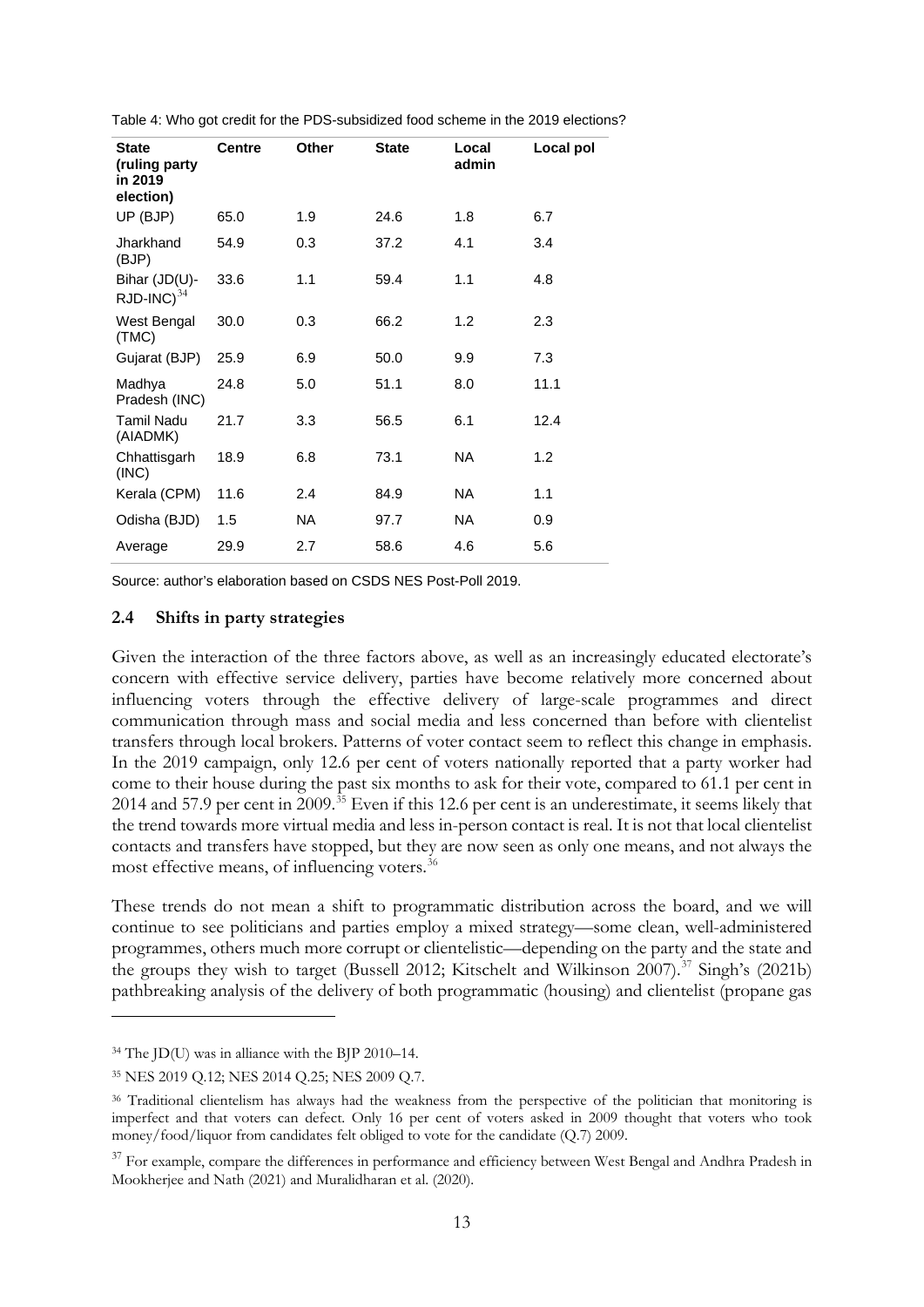cylinder) schemes in Northern India finds that both types of schemes are paying electoral dividends for the parties and leaders that deliver, though the political dividend for the clientelist programme requires a lot more hard work and credit claiming on the part of the brokers, with more conta[cts](#page-15-0) per beneficiary than the housing programme. <sup>38</sup> Most leaders and parties have some signature programmes of mass appeal to voters, and they care about the efficiency of these a great deal, while paying much less attention to others. Modi has greatly increased spending on CSSs since his 2014 election, and these have been growing around 14 per cent per annum since FY15 (central government expenditure on these is US\$47 billion in FY2021, before being reduced during COVID-19 because of state budget problems that prevented [th](#page-15-1)em from matching these central expenditures). <sup>39</sup> In Odisha, Chief Minister Biju Patnaik cared a lot about his highly subsidized rice scheme, and his administration has emphasized to both voters and officials that this should be administered cleanly and efficiently, while other areas of the administration (e.g., licenses for mining) remained highly corrupt. In Chhattisgarh, Chief Minister Raman Singh likewise stakes much of his political capital on running a successful subsidized food distribution system (Heath and Tillin 2017).

A part of why brokers are not in danger of extinction is that much of the reason they are needed is not to access welfare but instead because of the kind of 'whole person' needs—' paying his son's tuition, filling out government forms, or getting food or medicine when he falls on bad times' first sketched out by Scott (1972: 95) in his foundational work on clientelism in Southeast Asia in the 1960s. In a recent study of the Saharanpur district in UP, Singh and Hemrajani (2018: 252) similarly found that, when they asked people what services from political patrons were most important, 'Respondents inevitably mentioned three specific guarantees by the politician—that of *security* from or by the police, *facilitation* in the *tehsil* [the local subdistrict, where most people interact with the government] and *mediation* in cases that would otherwise go to court'. Krishna's (2002) foundational surveys and fieldwork on local brokers in Rajasthan also identified services such as negotiating with local welfare officials, hospitals, schools, and police as a vital function of these brokers.

The rise in the share of programmatic distribution over recent years is probably even greater than it appears because some 'clientelist' programmes, on closer inspection, were never as clientelist as they seemed. In recent decades there have been widespread 'freebie' programmes in many Indian states, in which regional parties in government give voters private goods such as televisions or laptops. The 2019 NES reported that 13 per cent of the Indian population had received such 'freebies' in the past 2–3 years. It turns out, though, that these programmes are more about raising party funds that can then be used to influence voters in other ways than they are about giving voters desired goods that will directly influence their votes (Nair 2020). Nair has extensively studied these schemes, such as the delivery of 15 million televisions to voters in Tamil Nadu or 1.8 milli[on](#page-15-2) laptops to high school students in UP (at a cost of one-third of the state's education budget).40 Nair has conducted his own surveys that clearly show that many of the recipients of these schemes, however, do not especially want what they are getting, as shown by the active secondary markets that grow up selling these televisions, laptops, or other goods at large discounts.

<span id="page-15-0"></span><sup>&</sup>lt;sup>38</sup> In Singh's analysis of the clientelist propane gas cylinders scheme, he finds that local politicians and brokers still have a great deal of influence over the beneficiaries, and he finds that BJP supporters are more likely to receive a connection than others, consistent with Stokes et al. (2013) and others who predict targeting at core and swing voters.

<span id="page-15-1"></span><sup>39</sup> [https://www.financialexpress.com/economy/covid-19-spending-for-these-centraly-sponsored-flagship-schemes](https://www.financialexpress.com/economy/covid-19-spending-for-these-centraly-sponsored-flagship-schemes-to-be-cut/1970351/)[to-be-cut/1970351/.](https://www.financialexpress.com/economy/covid-19-spending-for-these-centraly-sponsored-flagship-schemes-to-be-cut/1970351/) Total expenditure rose from INR16.6 lakh crore in 2014–15 (INR237 billion) to INR24.4 lakh crore in 2018–19 (INR394 billion).

<span id="page-15-2"></span> $40$  NES 2019, p. 52.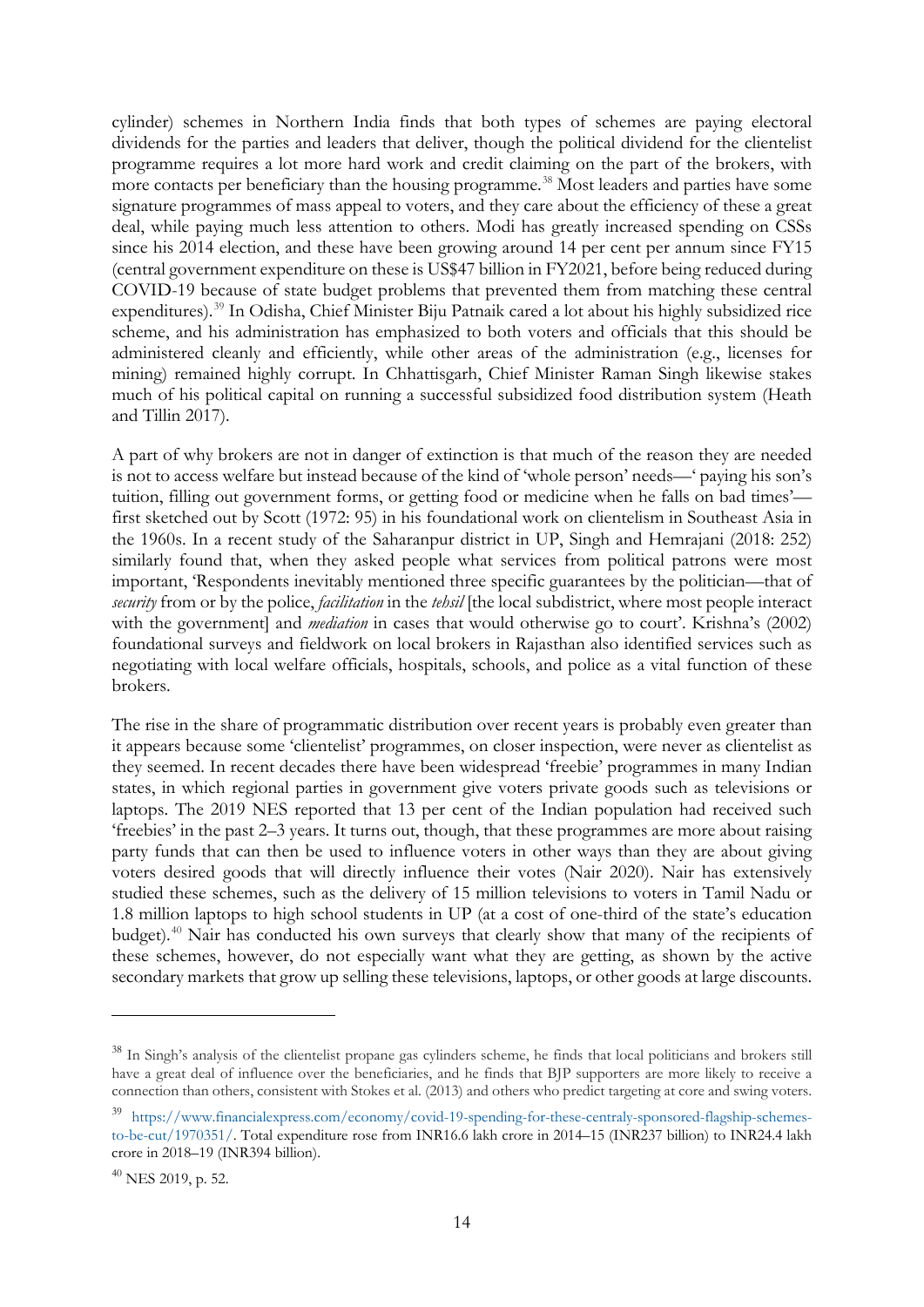Nair's (2020: 43–47) research finds that these schemes have zero effect or a small positive effect on voters, but if it exists, this effect is not large. That is not the most important thing for the politicians, though, because the schemes are often a way for the party to raise lots of money through contracts or, in the case of the television giveaway in Tamil Nadu, by increasing viewership for the party's cable network and that network's value. It is the money the politicians and party get through such large purchases that is key to these schemes—not the small benefit delivered to the voter or the small direct electoral benefit to the politician.

Along with the shift in power from lower-level brokers to upper-level party officials, there has also been a shift in India's overall federal balance, from the states to the centre, in a way that undercuts regional clientelism. This has happened for two reasons. First, the states have less power to extract resources from the centre in return for their political support in New Delhi. India was in an era of political coalitions from 1989–2014, in which smaller regional parties, as their support was often pivotal, could extract large benefits that they could in turn pass on to their clients. Even though governments in this period formed oversize coalitions to try to minimize such extortion, they were all vulnerable to such demands from state parties: rice support prices that helped the TDP's clients in Andhra Pradesh, sugar support prices that helped the National Congress's sugar farmers in Maharashtra, and sometimes straightforward bribes. Ziegfeld (2017: 23) used systematic evidence from 1989–2014 to argue, with considerable justification, that regional parties thrived in India during this period because they could deliver clientelism very effectively, in an environment where 'formal institutions do not penalize regional parties'.

Second, there has been a significant shift in the relative economic resources available to the centre as opposed to the states under Prime Minister Modi. In 2017, India's states signed on to a new national value-added tax, the GST, thereby giving up many constitutionally defined state taxes in return for a clear commitment by the centre to provide supplemental funds to the states over time to replace the c.50–60 per cent of state revenue that these taxes had provided. The centre, it now seems clear, has reneged on its part of the deal, partly because of a severe economic slowdown in 2019–20, during which central payments to the states in lieu of the taxes lost to GST were substantially delayed, often for months. The BJP national government has also been willing to play favourites and implement revenue sharing in a way that benefits its own BJP-run states and hurts those that are ruled by the opposition. The finance minister of Kerala, an opposition state and one of the w[ors](#page-16-0)t affected by the GST shortfalls, has termed this 'a Centre-engineered crisis in states' finances'. <sup>41</sup> In the fall of 2020, during a COVID-19 crisis and ill-timed lockdown that had shrunk the economy by 24 per cent, the BJP strong-armed its own state governments and allies to take out US\$14 billion in new loans to cover the state shortfalls, but opposition state governments were resisting these loans on the grounds that the centre had reneged from its original deal and that their own borrowing power was limited. All this means that the states have fewer patronage resources to spend on local programmes—whether clientelist or programmatic—compared to the centre.

<span id="page-16-0"></span><sup>41</sup> 'Five Non-BJP States Red Flag GST Dues'. *Economic Times*, 21 November 2019. [https://economictimes.indiatimes.com/news/economy/finance/five-non-bjp-states-red-flag-gst](https://economictimes.indiatimes.com/news/economy/finance/five-non-bjp-states-red-flag-gst-dues/articleshow/72152045.cms)[dues/articleshow/72152045.cms](https://economictimes.indiatimes.com/news/economy/finance/five-non-bjp-states-red-flag-gst-dues/articleshow/72152045.cms)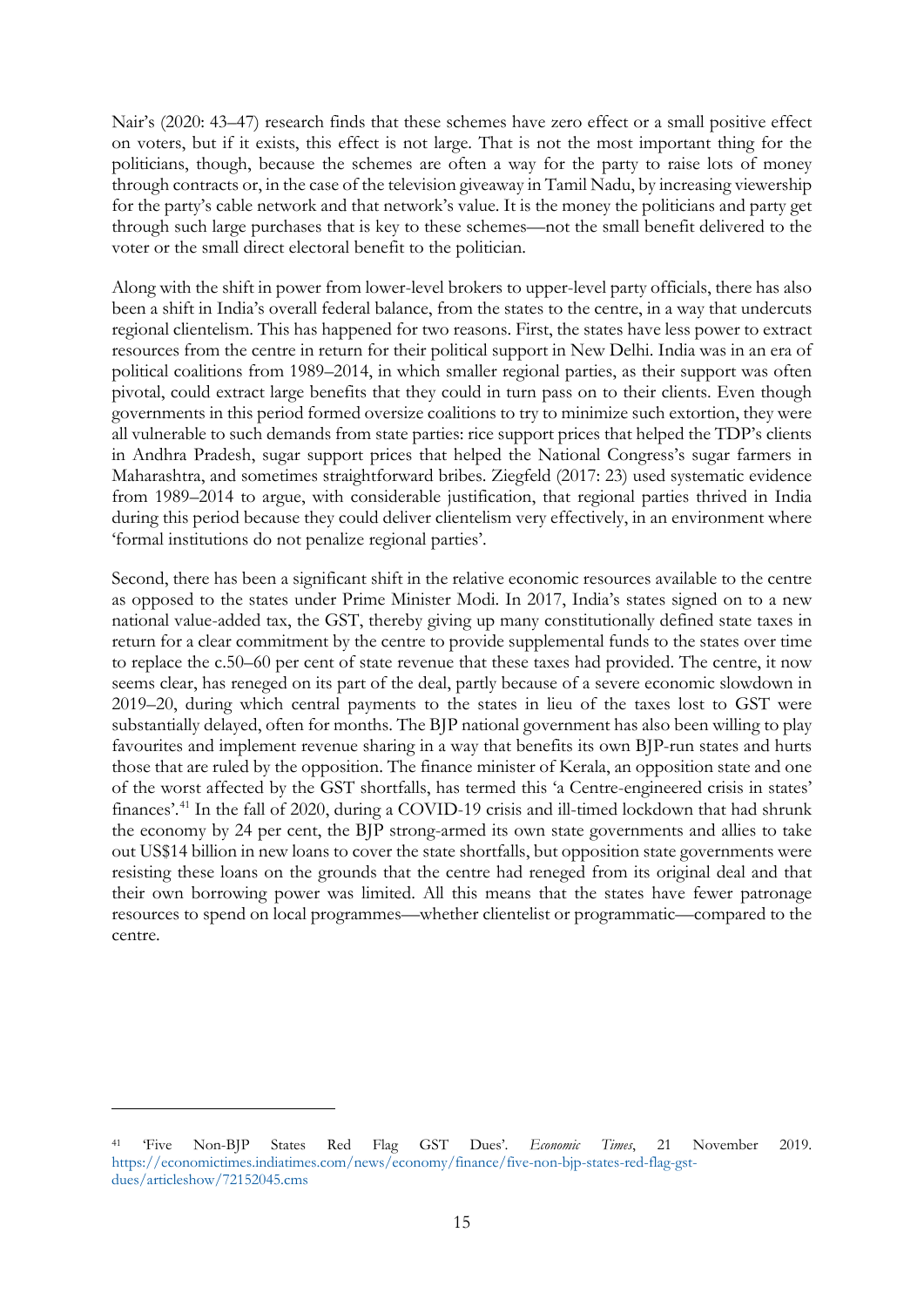#### **3 Conclusion**

Improved technology is far from being an instant fix for clientelism. Muralidharan et al. (2020) have shown that new biometric checks or technical innovations, on their own, are not usually capable of counteracting the many other factors leading to inefficiencies in last-mile delivery. Bardhan and Mookherjee (2018) cite an example from Southern Italy, where new technologies were used to strengthen clientelism, as party workers asked voters to provide cell phone photos of their filled-out ballots.

New computer, phone, and big data technologies do nonetheless reduce the incentives for clientelism in the delivery of social programmes in several important ways. First, these technologies make individual programme recipients and voters legible and reachable to upper-level party officials—and politically persuadable by them—as never before. Second, these technologies allow for much better monitoring and efficiencies in the supply of goods, such as subsidized food, housing, fuel, and agricultural inputs, if the party in power wants those programmes to be run more efficiently. Third, these technologies also allow for much better internal party monitoring of party workers and local brokers—whose social media posts and other activities can now be tracked in real time—ensuring that they are more likely to promote party goals and messages rather than their own. The combination of these factors in India, I have argued, increases the incentives for programmatic delivery in India in several ways, allowing upper-level politicians and parties to make their major welfare schemes more effective, and then reap a larger share of the political benefit when they are effective by communicating directly with voters. Politicians respond to these incentives, not surprisingly, by investing more money in the schemes themselves, supporting technological efforts to improve their efficiency, and increasing campaign expenditures to advertise these improvements and link them to party leaders at the expense of local brokers who used to monopolize these local party-voter linkages.

#### **References**

- Ahmed, S. (2016). 'The 2014 Indian Elections on Twitter'. *Telematics and Informatics,* 33(4): 1071–87. <https://doi.org/10.1016/j.tele.2016.03.002>
- Anderson, S., P. Francois, and A. Kotwal (2015). 'Clientelism in Indian Villages'. *American Economic Review*, 105(6): 1780–816. <https://doi.org/10.1257/aer.20130623>
- Auerbach, A. (2020). *Demanding Development: The Politics of Public Goods Provision in India's Urban Slums.* New York: Cambridge University Press. <https://doi.org/10.1017/9781108649377>
- Auerbach, A., and T. Thachil (2019). *Migrants and Machines: How Party Networks Form in Urban India.* New York: Cambridge University Press.
- Bardhan, P., and D. Mookherjee (2018). 'Clientelistic Politics and Economic Development: An Overview'. Available from: <http://people.bu.edu/dilipm/wkpap/EDIclientsurvAug18Fin.pdf> (accessed 8 September 2021).
- Bussell, J. (2012). *Corruption and Reform in India: Public Services in the Digital Age*. Cambridge: Cambridge University Press. https://doi.org/10.1017/CBO9781139094023
- Chaturvedi, S. (2017). *I am a Troll: Inside the Secret World of the BJP's Digital Army*. Delhi: Juggernaut.
- Deshpande, R., L. Tillin, [and K.K. Kailash \(201](https://doi.org/10.1177/2321023019874911)9). 'The BJP's Welfare Schemes: Did They Make a Difference in the 2019 Elections?' *Studies in Indian Politics*, 7(2): 219–33. https://doi.org/10.1177/2321023019874911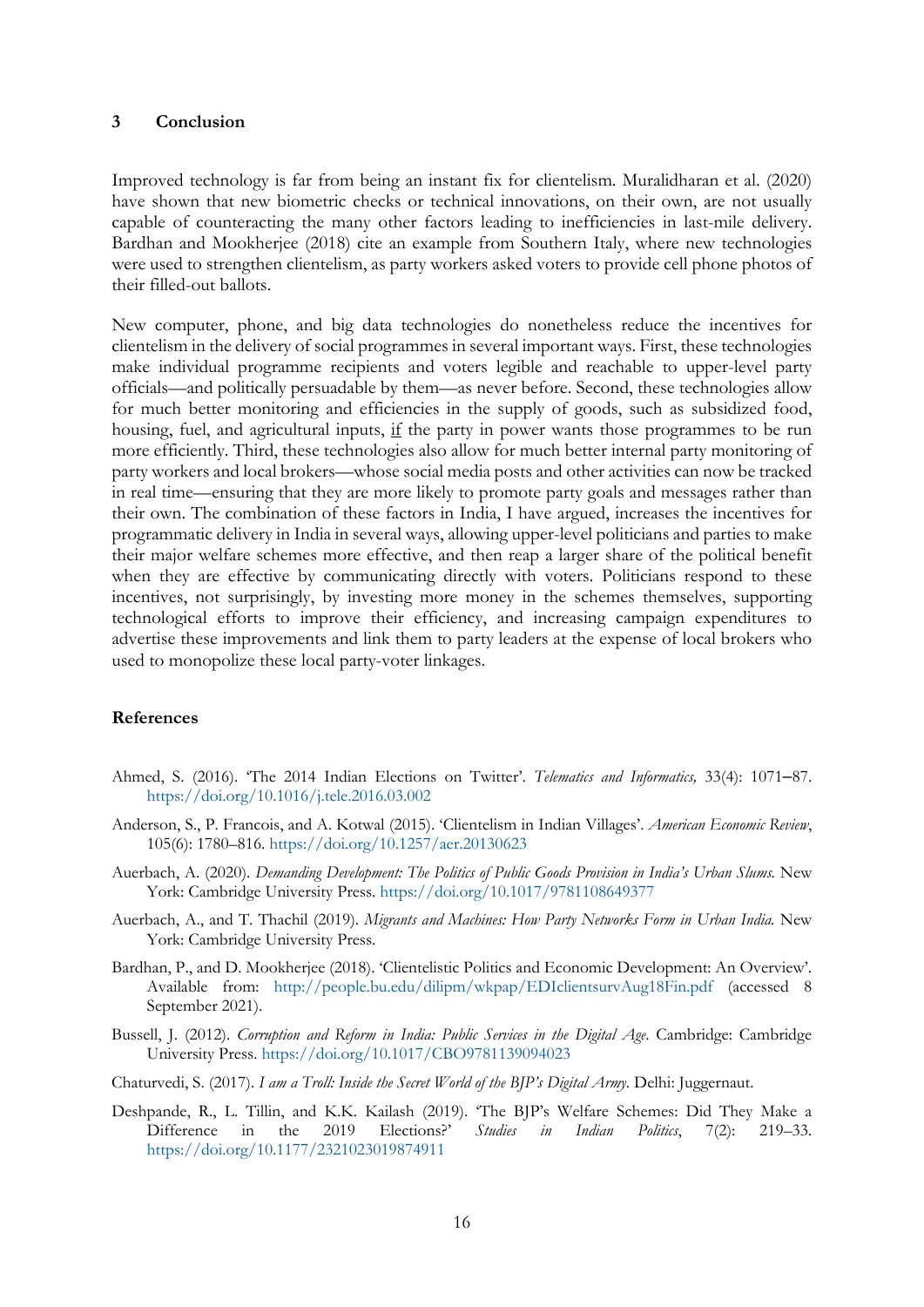- Doron, A., and R. Jeffrey (2013). *The Great Indian Phone Book: How the Cheap Cell Phone Changes Business, Politics, and Daily Life*. Camb[ridge, MA: Harvard University](https://doi.org/10.1007/s12116-017-9254-x) Press. https://doi.org/10.4159/harvard.9780674074248
- Heath, O., and L. Tillin (2017). 'Institutional Performance and Vote-Buying in India'. *Studies in Comparative International Development*, 53(1), 90–110. https://doi.org/10.1007/s12116-017-9254-x
- Jha, P. (2017). *How the BJP Wins: Inside India's Greatest Electoral Machine*. New Delhi: Juggernaut.
- Jha, S., G. Rojo, and E. Wibbels (2015). 'Political Networks, Clientelism and Public Goods: Evidence from Slums in Udaipur India'. Working Paper. Durham, NC: Duke University.
- Jose, V. [\(2011\). 'The Emperor Uncrowned'.](https://doi.org/10.2139/ssrn.3045235) *Caravan*, 1 March 2012.
- Khera, R. (2017). 'Impact of Aadhaar on Welfare Programs'. *Economic and Political Weekly*, 50: 61–70. [https://doi.org/10.2139/ssrn.3045235](https://doi.org/10.1017/CBO9780511585869)
- Kitschelt, H., and S. Wilkinson (2007). *Patrons, Clients and Policies: Patterns of Democratic Accountability and Political Competition.* [New York:](https://doi.org/10.7312/kris12570) Cambridge University Press. https://doi.org/10.1017/CBO9780511585869
- Krishna, A. (2002). *Active Social C[apital: Tracing the Roots of Development and De](https://doi.org/10.1017/9781108185899)mocracy*. New York: Columbia University Press. https://doi.org/10.7312/kris12570
- Kruks-Wisner, G. (2018). *Claiming the State: Active Citizenship and Social Welfare in Rural India*. New York: [Cambridge University Press.](https://www.epw.in/node/153275/pdf) https://doi.org/10.1017/9781108185899
- Manika, NREGA S.K. (2018). 'Jharkhand's Particularly Vulnerable Tribal Groups are Yet to Experience the "Benefits" of Aadhaar'. *Economic and Political Weekly*. Available at: https://www.epw.in/node/153275/pdf [\(accessed 29 September 2021\)](https://doi.org/10.35188/UNU-WIDER/2021/065-8).
- Mookherjee, D., and A. Nath (2021). 'Clientelistic Politics and Pro-Poor Targeting: Rules Versus Discretionary Budgets'. Paper presented to the UNU-WIDER conference on Clientelistic Politics and Development. [https://doi.org/10.35188](https://doi.org/10.1257/aer.20141346)/UNU-WIDER/2021/065-8
- Muralidharan, K., P. Niehaus, and S. Sukhtankar (2016). 'Building State Capacity: Evidence from Biometric Smartcards in India'. *American Economic Review*, 106(10): 2895–929. https:/[/doi.org/10.1257/aer.20141346](https://doi.org/10.3386/w26744)
- Muralidharan, K., P. Niehaus, and S. Sukhtankar (2020). 'Identity Verification Standards in Welfare Programs: Experimental Evidence from India'. NBER Working Paper 26744. Cambridge, MA: [NBER. https://doi.org/10.3386/w2674](https://doi.org/10.1257/app.20190783)4
- Muralidharan, K., P. Niehaus, S. Sukhtankar, and J. Weaver (2021). 'Improving Last-Mile Service Delivery Using Phone-Based Monitoring'. *American Economics Journal: Applied Economics,* 13(2), 52–82. https://doi.org/10.1257/app.20190783
- Nair, G. (2020). 'The Poli[tics of Inequality and Redistributio](https://doi.org/10.2307/1959280)n in Two Domains'. PhD thesis, Political Science. [New Haven, CT: Yale University.](https://archive.org/details/seeinglikestateh00scot_0)
- Scott, J.C. (1972). ['Patron-Client Politics a](https://en.wikipedia.org/wiki/Yale_University_Press)nd Political Change in Southeast Asia'. *The American Political Science Review*, 66(1): 91–113. https://doi.org/10.2307/1959280
- Scott, J. (1998). 'Seeing Like a State: How Certain Schemes to Improve the Human Condition Have Failed'. [New Haven: Yale University Press.](https://github.com/shikhar46/papers/blob/main/Housingprogram.pdf)
- Singh, S. (2021a). 'Winning Support by Distributing Houses? Evidence from India'. Working Paper. New Haven, CT: Yale University. Available at https://github.com/shikhar46/papers/blob/main/Housingprogram.pdf (accessed 8 September [2021\).](https://github.com/shikhar46/papers/blob/main/House_v_Cylinder.pdf)
- Singh, S. (2021b). 'House Versus Cooking Gas Cylinder: Assessing the Political Impact of Two Benefits'. Working Paper. New Haven, CT: Yale University. Available at: https://github.com/shikh[ar46/papers/blob/main/House\\_v\\_Cylinder.pd](https://doi.org/10.1177/2321023018797482)f (accessed 8 September 2021).